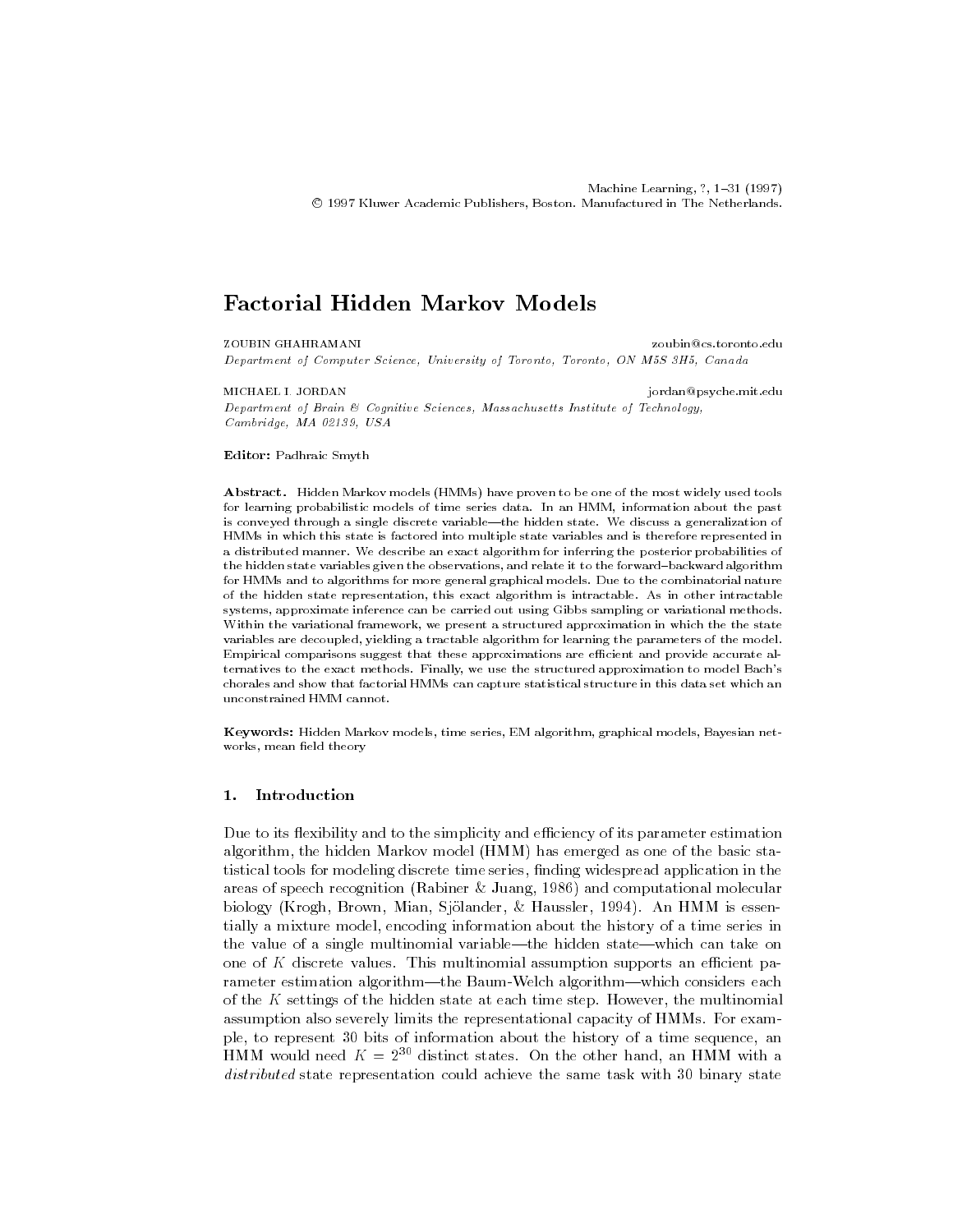$\mathbf{v}$  and  $\mathbf{v}$  and  $\mathbf{v}$  and  $\mathbf{v}$  are problem of contract the problem of contract the problem of contract the problem of contract the problem of contract the problem of contract the problem of contract the p structing e-cient learning algorithms for hidden Markov models with distributed state representations

The need for distributed state representations in HMMs can be motivated in two ways. First, such representations let the model automatically decompose the state space into features that decouple the dynamics of the process that generated the data. Second, distributed state representations simplify the task of modeling time series that are known a priori to be generated from an interaction of multiple loosely-coupled processes. For example, a speech signal generated by the superposition of multiple simultaneous speakers can be potentially modeled with such an architecture

will be an anomalized the problem of learning in HMMs and  $\mathbf{r}$ with distributed state representations and proposed a solution based on determinis tic Boltzmann learning.<sup>1</sup> The approach presented in this paper is similar to Williams and Hinton's in that it can also be viewed from the framework of statistical mechanics and mean field theory. However, our learning algorithm is quite different in that it makes use of the special structure of HMMs with a distributed state representation resulting in a signicantly more e-cient learning procedure An ticipating the results in Section 3, this learning algorithm obviates the need for the two-phase procedure of Boltzmann machines, has an exact M step, and makes use of the forward-backward algorithm from classical HMMs as a subroutine. A dierent approach comes from Saul and Jordan I and Jordan II and Jordan Saul and Saul and Saul and Saul and Sau for computing the gradients required for learning in HMMs with distributed state spaces. However, their methods can only be applied to a limited class of architectures.

Hidden Markov models with distributed state representations are a particular class of probability graphical model is the question of model in a progressive  $\mathbf{I}$ which represent probability distributions as graphs in which the nodes correspond to random variables and the links represent conditional independence relations The relation between hidden Markov models and graphical models has recently been reviewed in Smyth Heckerman and Jordan Westerly Letter and Jordan Approximation of probability and propagation algorithms exist for general graphical models (Jensen, Lauritzen,  $\&$ Olesen these algorithms are intractable for denselyconnected models such as the ones we consider in this paper One approach to dealing with this issue is to utilize stochastic sampling methods Kanazawa et al another approach approach approach approach approach appr which provides the basis for algorithms described in the current paper, is to make use of variation methods can part started communities to a part of the Saul Ja

In the following section we dene the probabilistic model for factorial HMMs and in Section 3 we present algorithms for inference and learning. In Section 4 we describe empirical results comparing exact and approximate algorithms for learning on the basis of time complexity and model quality We also apply factorial HMMs to a real time series data set consisting of the melody lines from a collection of chorales by J S Bach We discuss several generalizations of the probabilistic model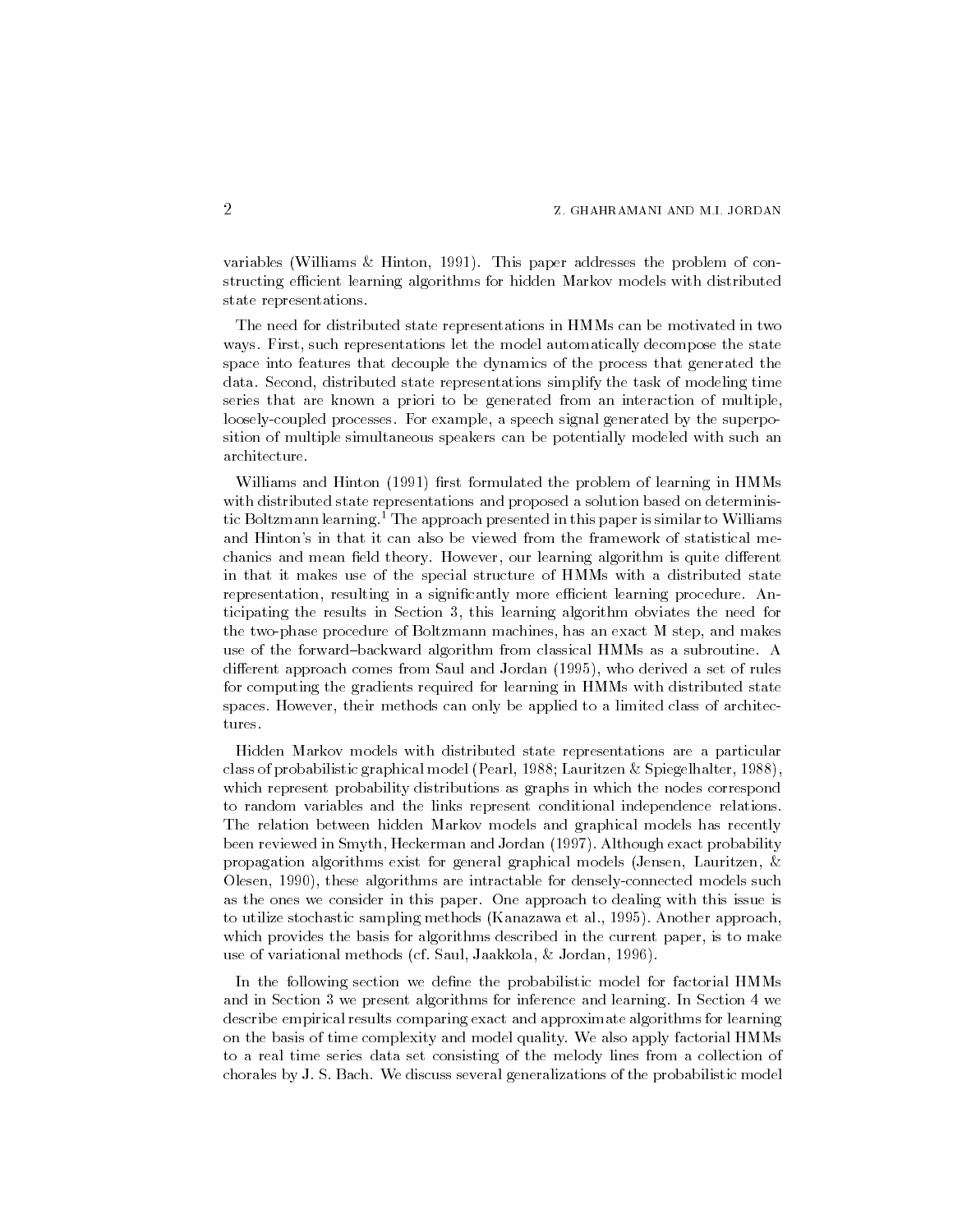

Figure 1. (a) A directed acyclic graph (DAG) specifying conditional independence relations for a markov model is conditionally model is conditionally independent from its non-alternative given and its partners (a) it control teperaturing the conditions independence relations in a factorial HMMM with  $M = 3$  underlying Markov chains.

in Section 5, and we conclude in Section 6. Where necessary, details of derivations are provided in the appendixes

#### $\mathbf{2}$  . The probabilistic model

We begin by describing the hidden Markov model, in which a sequence of observations  $\{Y_t\}$  where  $t = 1, \ldots T$ , is modeled by specifying a probabilistic relation between the observations and a sequence of hidden states  $\{S_t\}$ , and a Markov transition structure linking the hidden states The model assumes two sets of con ditional independence relations: that  $Y_t$  is independent of all other observations and states given St is in der States of St is independent of St is independent of St is independent of the restord Markov property). Using these independence relations, the joint probability for the sequence of states and observations can be factored as

$$
P(\{S_t, Y_t\}) = P(S_1)P(Y_1|S_1)\prod_{t=2}^T P(S_t|S_{t-1})P(Y_t|S_t).
$$
\n(1)

The conditional independencies specified by equation  $(1)$  can be expressed graphically in the form of Figure 1 (a). The state is a single multinomial random variable that can take one of K discrete values,  $S_t \in \{1, ..., K\}$ . The state transition probabilities,  $P(S_t|S_{t-1})$ , are specified by a  $K \times K$  transition matrix. If the observations are discrete symbols taking on one of  $D$  values, the observation probabilities  $P(Y_t|S_t)$  can be fully specified as a  $K \times D$  observation matrix. For a continuous observation vector,  $P(Y_t|S_t)$  can be modeled in many different forms, such as a Gaussian, a mixture of Gaussians, or even a neural network.<sup>2</sup>

In the present paper, we generalize the HMM state representation by letting the state be represented by a collection of state variables

$$
S_t = S_t^{(1)}, \dots S_t^{(m)}, \dots, S_t^{(M)}, \tag{2}
$$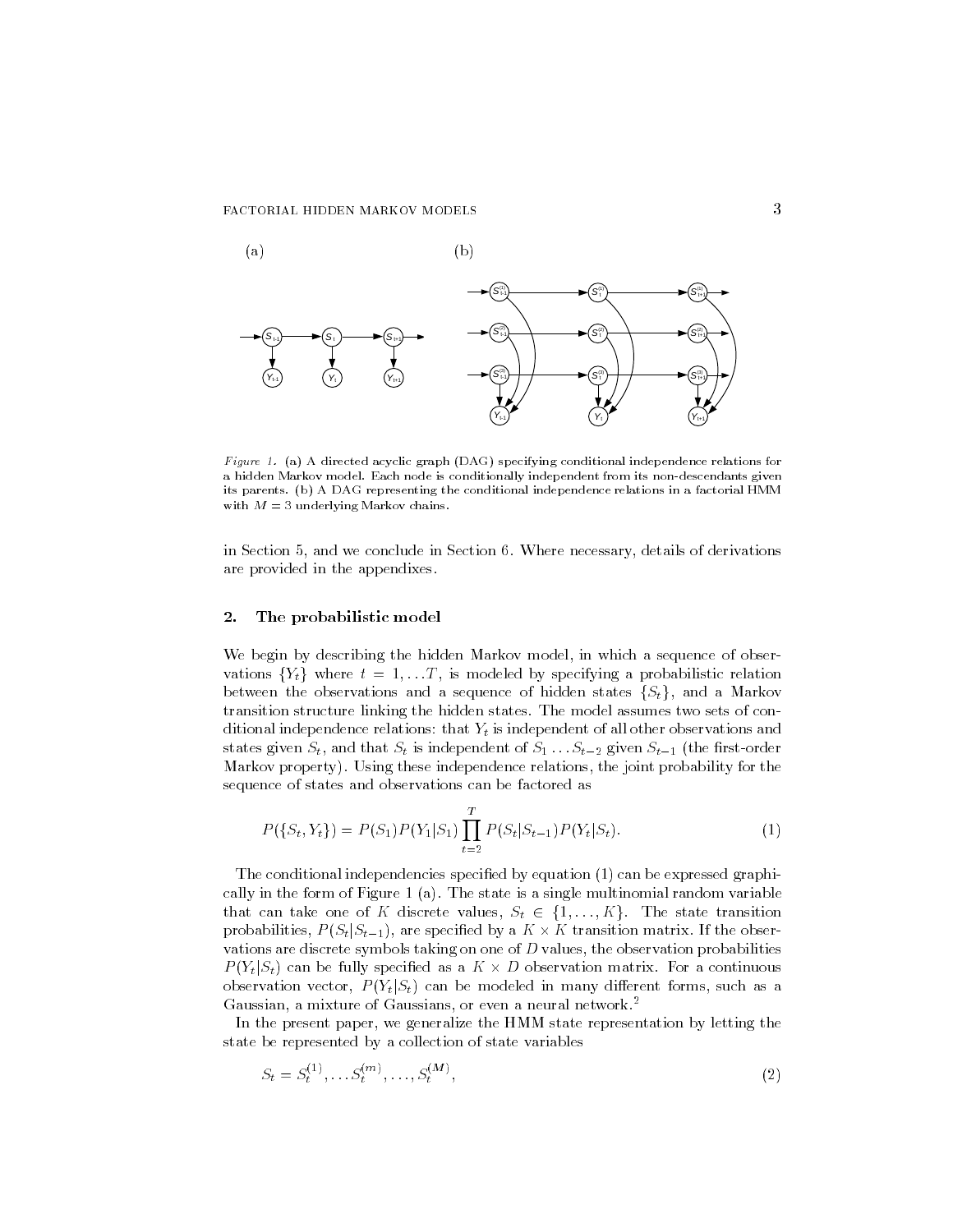each of which can take on  $K^{(m)}$  values. We refer to these models as factorial hidden Markov models, as the state space consists of the cross product of these state variables. For simplicity, we will assume that  $K^{(m)} = K$ , for all m, although all the results we present can be trivially generalized to the case of differing  $K^{\rm{max}}$  . Given that the state space of this factorial HMM consists of all  $K^M$  combinations of the  $S_t^{\rm{max}}$  variables, placing no constraints on the state transition structure would result in a K  $\mathrm{^m}\times \mathrm{K}$  transition matrix. Such an unconstrained system is uninteresting for several reasons: it is equivalent to an HMM with  $K^M$  states; it is unlikely to discover any interesting structure in the  $K$  state variables, as all variables are allowed to interact arbitrarily; and both the time complexity and sample complexity of the estimation algorithm are exponential in  $M$ .

We therefore focus on factorial HMMs in which the underlying state transitions are constrained. A natural structure to consider is one in which each state variable evolves according to its own dynamics, and is a priori uncoupled from the other state variables

$$
P(S_t|S_{t-1}) = \prod_{m=1}^{M} P(S_t^{(m)}|S_{t-1}^{(m)}).
$$
\n(3)

A graphical representation for this model is presented in Figure 1 (b). The transition structure for this system can be represented as  $M$  distinct  $K \times K$  matrices. Generalizations that allow coupling between the state variables are briefly discussed in Section

As shown in Figure 1 (b), in a factorial HMM the observation at time step  $t$  can depend on all the state variables at that time step. For continuous observations, one simple form for this dependence is linear Gaussian; that is, the observation  $Y_t$ is a Gaussian random vector whose mean is a linear function of the state variables We represent the state variables as  $K \times 1$  vectors, where each of the K discrete values corresponds to a 1 in one position and  $0$  elsewhere. The resulting probability density for a  $D \times 1$  observation vector  $Y_t$  is

$$
P(Y_t|S_t) = |C|^{-1/2} (2\pi)^{-D/2} \exp \left\{-\frac{1}{2} (Y_t - \mu_t)' C^{-1} (Y_t - \mu_t) \right\}, \qquad (4a)
$$

where

$$
\mu_t = \sum_{m=1}^{M} W^{(m)} S_t^{(m)}.
$$
\n(4b)

Each  $W^{(m)}$  matrix is a  $D\times K$  matrix whose columns are the contributions to the means for each of the settings of  $S_t^{(m)}$  ,  $C$  is the  $D\times D$  covariance matrix,  $'$  denotes matrix transpose, and  $|\cdot|$  is the matrix determinant operator.

One way to understand the observation model in equations (4a) and (4b) is to consider the marginal distribution for  $Y_t$ , obtained by summing over the possible states. There are  $K$  settings for each of the  $M$  state variables, and thus there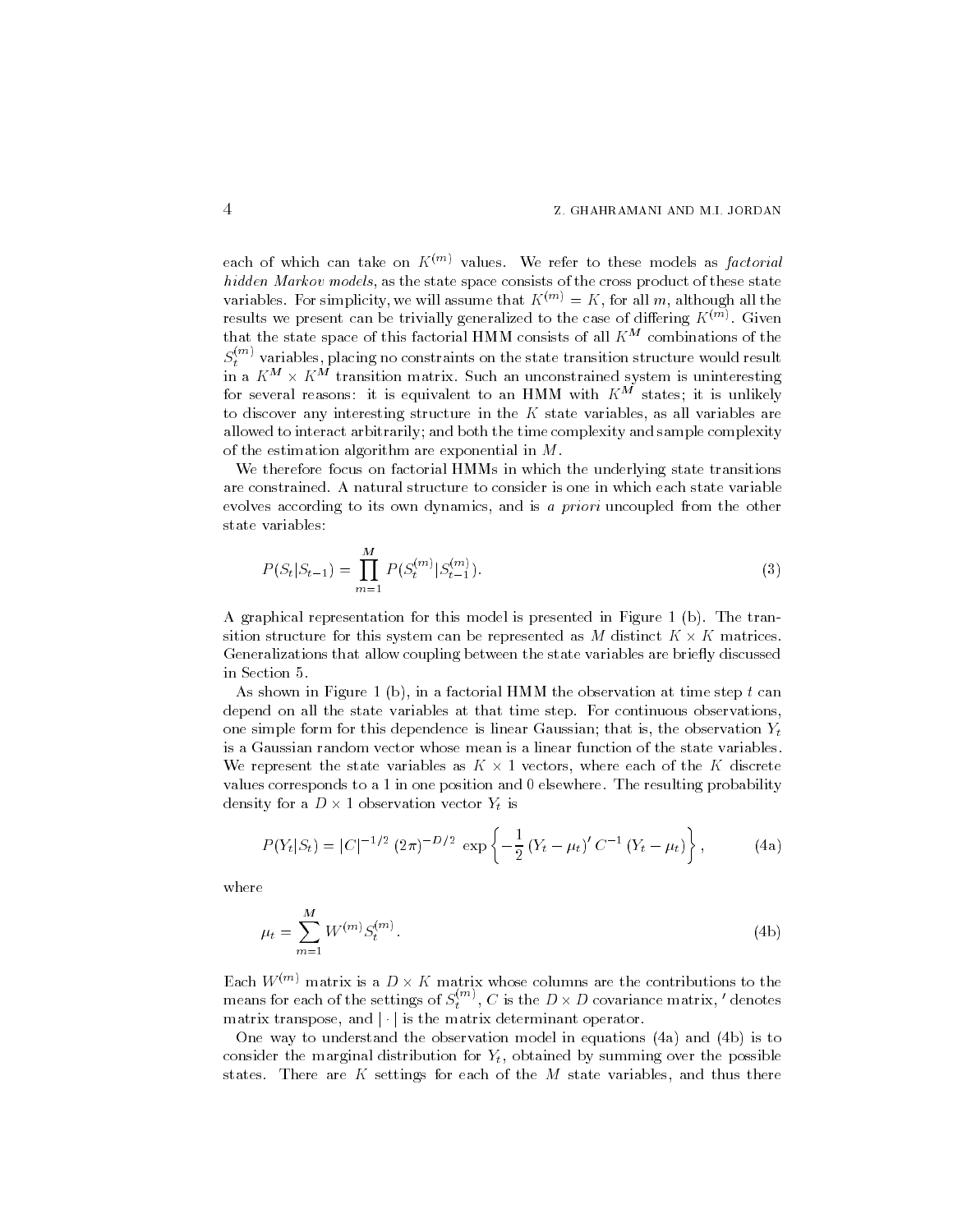are  $K^M$  possible mean vectors obtained by forming sums of  $M$  columns where one column is chosen from each of the  $W^{(m)}$  matrices. The resulting marginal density of  $Y_t$  is thus a Gaussian mixture model, with  $K^M$  Gaussian mixture components each having a constant covariance matrix  $C$ . This static mixture model, without inclusion of the time index and the Markov dynamics is a factorial parameterization of the standard mixture of Gaussians model that has interest in its own right (Zemel, Hinton Zemel Ghahramani The model we are considering in the current paper extends this model by allowing Markov dynamics in the discrete state variables underlying the mixture. Unless otherwise stated, we will assume the Gaussian observation model throughout the paper

The hidden state variables at one time step, although marginally independent, become conditionally dependent given the observation sequence This can be deter mined by applying the semantics of directed graphs, in particular the d-separation criterion Pearl II and the graphical model in Figure 1 and the Gaussian product in Figure 1 and the Gaussian S sian model in equations (4a)-(4b). Given an observation vector  $Y_t$ , the posterior probability of each of the settings of the hidden state variables is proportional to the probability of  $Y_t$  under a Gaussian with mean  $\mu_t$ . Since  $\mu_t$  is a function of all the state variables, the probability of a setting of one of the state variables will depend on the setting of the other state variables.<sup>3</sup> This dependency effectively couples all of the hidden state variables for the purposes of calculating posterior probabilities and makes exact inference intractable for the factorial HMM

#### 3. Inference and learning

The inference problem in a probabilistic graphical model consists of computing the probabilities of the hidden variables given the observations In the context of speech recognition for example the observations may be acoustic vectors and the goal of inference may be to compute the probability for a particular word or sequence of phonemes the hidden state This problem can be solved e-ciently which is the form of the form  $\alpha$  algorithm Rabiner's  $\alpha$  is the shown  $\alpha$  is the shown of the shown  $\alpha$ to be a special case of the Jensen Lauritzen and Olesen Islamic Inc. The Mathematic Corporation of the United probability propagation in more general graphical models Smyth et al al la collection of the social models of some cases rather than a probability distribution over hidden states it is desirable to infer the single most probable hidden state sequence This can be achieved via  $\mathbf{v}$  algorithm a form of dynamic programming that is very closely closely closely closely closely closely closely closely closely closely closely closely closely closely closely closely closely closely closely closely related to the forward-backward algorithm and also has analogues in the graphical model literature Dawid 

The learning problem for probabilistic models consists of two components: learning the structure of the model and learning its parameters Structure learning is a topic of current research in both the graphical model and machine learning commu nities en die Grootste eg Heckerman is die Grootste gewone verwys van die Grootste gewone van die Grootste gew deal exclusively with the problem of learning the parameters for a given structure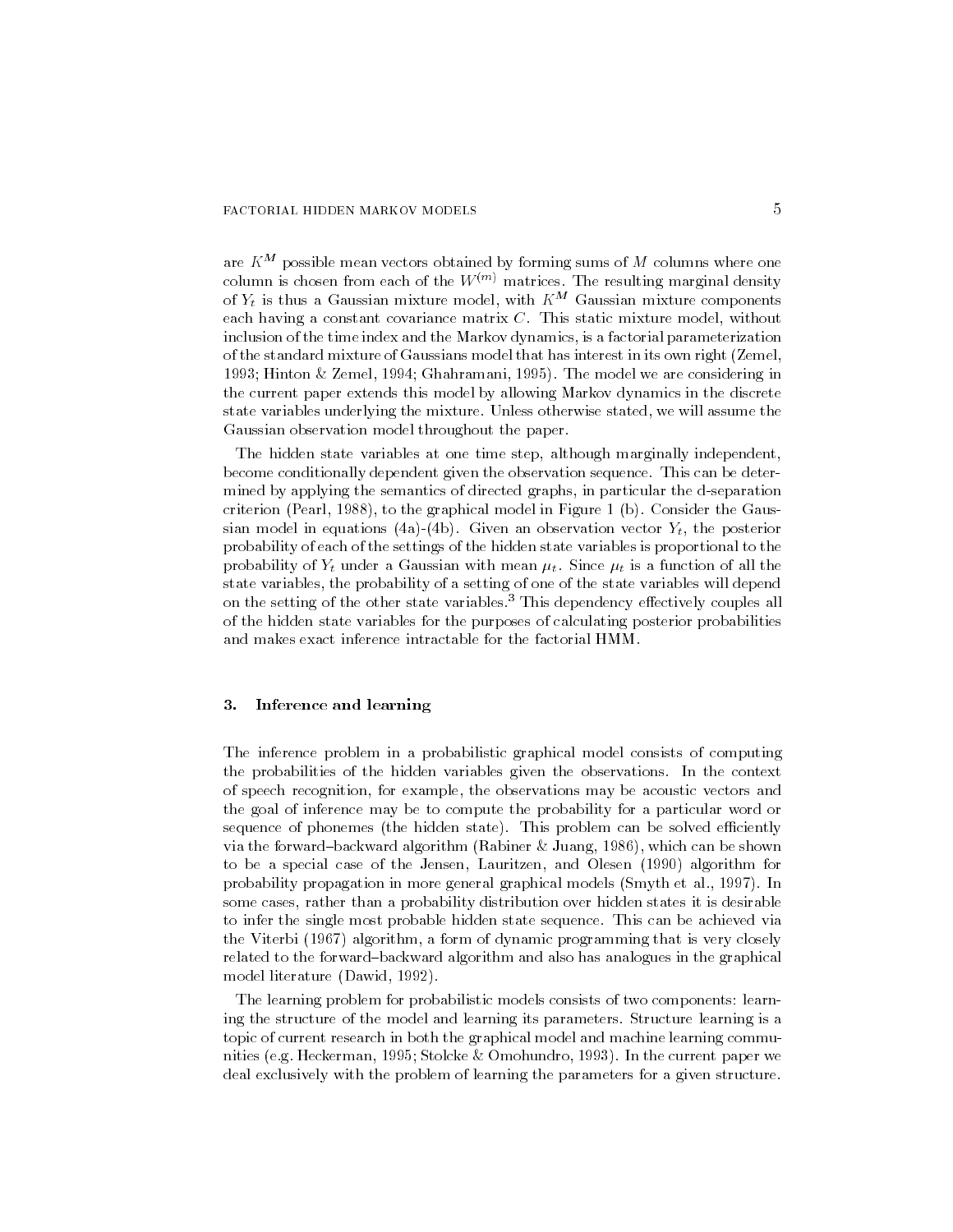#### The EM algorithm

The parameters of a factorial HMM can be estimated via the expectation maxi mization (which in the case of which is the case of the case of  $\alpha$ classical HMMs is known as the Baum-Welch algorithm (Baum, Petrie, Soules,  $\&$ weiss a this procedure iterates between a step that the current parameter  $\mathbb{R}^n$ eters and computes posterior probabilities over the hidden states (the E step) and a step that uses these probabilities to maximize the expected log likelihood of the observations as a function of the parameters (the M step). Since the E step of EM is exactly the inference problem as described above, we subsume the discussion of both inference and learning problems into our description of the EM algorithm for factorial HMMs

The EM algorithm follows from the definition of the expected log likelihood of the complete (observed and hidden) data:

$$
\mathcal{Q}(\phi^{\text{new}}|\phi) = E\left\{ \log P(\{S_t, Y_t\}|\phi^{\text{new}}) \mid \phi, \{Y_t\} \right\},\tag{5}
$$

where Q is a function of the parameters  $\phi^{new}$ , given the current parameter estimate  $\phi$  and the observation sequence  $\{Y_t\}$ . For the factorial HMM the parameters of the model are  $\phi = \{W^{(m)}, \pi^{(m)}, P^{(m)}, C\}$ , where  $\pi^{(m)} = P(S_1^{(m)})$ 1 /  $\cdots$  $P^{(m)} = P(S_t^{(m)} | S_{t-1}^{(m)})$ . The E step consists of computing Q. By expanding (5) using equations  $(1)-(4b)$ , we find that Q can be expressed as a function of three types of expectations over the hidden state variables:  $\langle S_t^{(m)} \rangle$ ,  $\langle S_t^{(m)} S_t^{(n)} \rangle$ , and  $\langle S_{t-1}^{(m)} S_t^{(m)} \rangle$ , where  $\langle \cdot \rangle$  has been used to abbreviate  $E\{\cdot |\phi,\{Y_t\}\}$ . In the HMM notation of Rabiner and Juang (1986),  $\langle S_t^{(m)} \rangle$  corresponds to  $\gamma_t$ , the vector of state occupation probabilities,  $\langle S_{t-1}^{(m)} S_t^{(m)} \rangle$  corresponds to  $\xi_t$ , the  $K \times K$  matrix of state occupation probabilities at two consecutive time steps, and  $\langle S_t^{(m)} S_t^{(n)} \rangle$  has no analogue when there is only a single underlying Markov model The M step uses these expectations to maximize Q as a function of  $\phi^{new}$ . Using Jensen's inequality Baum Petrie Soules Weiss showed that each iteration of the E and M steps increases the likelihood,  $P({Y_t}|\phi)$ , until convergence to a (local) optimum.

As in hidden Markov models the exact M step for factorial HMMs is simple and tractable. In particular, the M step for the parameters of the output model described in equations  $(4a)-(4b)$  can be found by solving a weighted linear regression problem. Similarly, the M steps for the priors,  $\pi^{++}$  and state transition matrices,  $P^{\gamma\gamma\gamma}$ , are identical to the ones used in the Baum-Welch algorithm. The details of the M step are given in Appendix A We now turn to the substantially more diagram of problem of computing the expectations required for the E step.

#### Exact inference

Unfortunately, the exact  $E$  step for factorial HMMs is computationally intractable. This fact can best be shown by making reference to standard algorithms for prob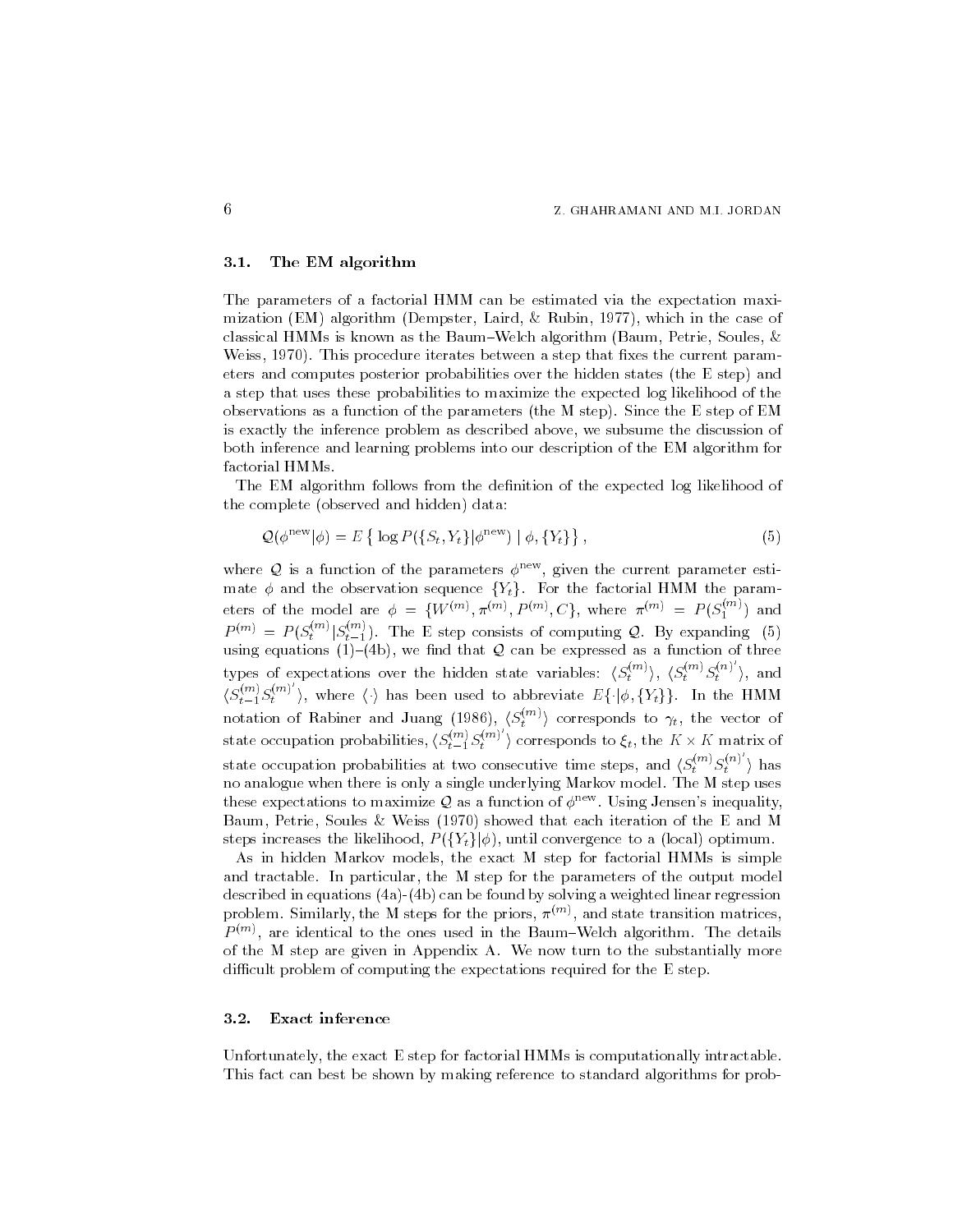abilistic inference in graphical models Lauritzen Spiegelhalter although it can also be derived readily from direct application of Bayes rule Consider the computations that are required for calculating posterior probabilities for the fac torial HMM shown in Figure 1 (b) within the framework of the Lauritzen and Spiegelhalter algorithm. Moralizing and triangulating the graphical structure for the factorial HMM results in a junction tree (in fact a chain) with  $T(M + 1) - M$ cliques of size  $M+1$ . The resulting probability propagation algorithm has time complexity  $O(TMK^{M+1})$  for a single observation sequence of length T. We present a forward-backward type recursion that implements the exact E step in Appendix B. The naive exact algorithm which consists of translating the factorial HMM into an equivalent HMM with  $K^M$  states and using the forward-backward algorithm, has time complexity  $O(TK^{2M})$ . Like other models with multiple densely-connected hidden variables, this exponential time complexity makes exact learning and inference intractable

Thus, although the Markov property can be used to obtain forward-backwardlike factorizations of the expectations across time steps the sum over all possible configurations of the other hidden state variables within each time step is unavoidable. This intractability is due inherently to the cooperative nature of the model: for the Gaussian output model, for example, the settings of all the state variables at one time step cooperate in determining the mean of the observation vector

### Inference using Gibbs sampling

Rather than computing the exact posterior probabilities one can approximate them using a Monte Carlo sampling procedure, and thereby avoid the sum over exponentially many state patterns at some cost in accuracy Although there are many possible sampling schemes for a review see Neal here we present one of the simplestGibbs sampling Geman Geman For a given observation se quence  ${Y_t}$ , this procedure starts with a random setting of the hidden states  ${S_t}$ . At each step of the sampling process, each state vector is updated stochastically according to its probability distribution conditioned on the setting of all the other state vectors. The graphical model is again useful here, as each node is conditionally independent of all other nodes given its Markov blanket, defined as the set of children, parents, and parents of the children of a node. To sample from a typical state variable  $S_t^{\ldots \gamma}$  we only need to examine the states of a few neighboring nodes:

$$
S_t^{(m)} \text{ sampled from } P(S_t^{(m)} | \{S_t^{(n)} : n \neq m\}, S_{t-1}^{(m)}, S_{t+1}^{(m)}, Y_t)
$$

$$
\propto P(S_t^{(m)} | S_{t-1}^{(m)}) P(S_{t+1}^{(m)} | S_t^{(m)}) P(Y_t | S_t^{(1)}, \dots, S_t^{(m)}, \dots, S_t^{(M)}).
$$

Sampling once from each of the TM hidden variables in the model results in a new sample of the hidden state of the model and requires  $O(TMK)$  operations. The sequence of overall states resulting from each pass of Gibbs sampling defines a Markov chain over the state space of the model Assuming that all probabilities are bounded away from zero, this Markov chain is guaranteed to converge to the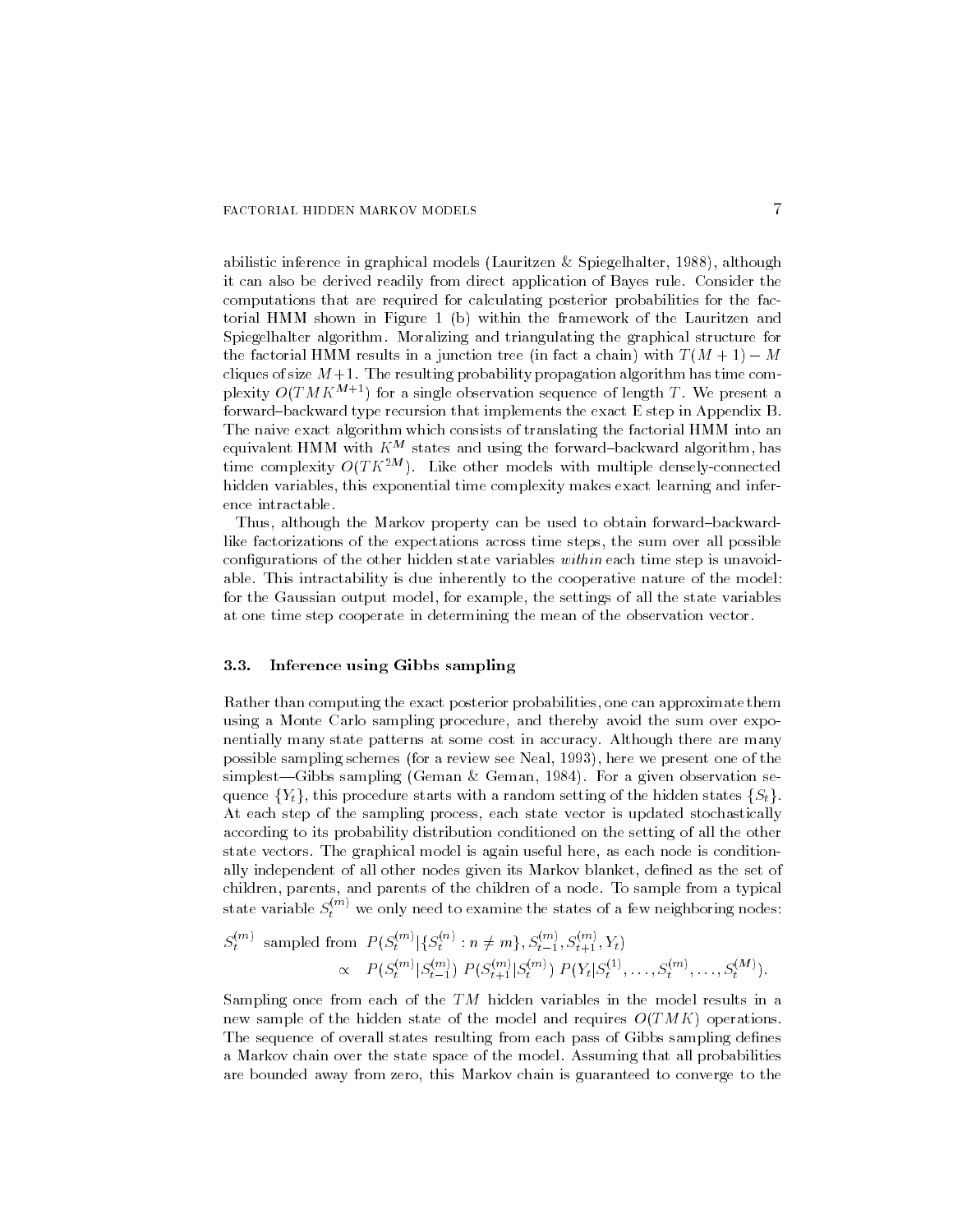posterior probabilities of the states given the observations Geman Geman Thus, after some suitable time, samples from the Markov chain can be taken as approximate samples from the posterior probabilities. The first and second-order statistics needed to estimate  $\langle S_t^{(m)}\rangle,\langle S_t^{(m)}S_t^{(n)}\rangle$  and  $\langle S_{t-1}^{(m)}S_t^{(m)}\rangle$  are collected using the states visited and the probabilities estimated during this sampling process are used in the approximate E step of  $EM<sup>4</sup>$ 

### Completely factorized variational inference

There also exists a second approximation of the posterior probability of the hidden states that is both tractable and deterministic The basic idea is to approximate the posterior distribution over the hidden variables  $P({S_t}|\{Y_t\})$  by a tractable distribution  $Q({S_t})$ . This approximation provides a lower bound on the log likelihood that can be used to obtain an e-cient learning algorithm and  $\alpha$ 

The argument can be formalized following the reasoning of Saul, Jaakkola, and Jordan (1996). Any distribution over the hidden variables  $Q(\{S_t\})$  can be used to define a lower bound on the log likelihood

$$
\log P(\lbrace Y_t \rbrace) = \log \sum_{\lbrace S_t \rbrace} P(\lbrace S_t, Y_t \rbrace)
$$
  
= 
$$
\log \sum_{\lbrace S_t \rbrace} Q(\lbrace S_t \rbrace) \left[ \frac{P(\lbrace S_t, Y_t \rbrace)}{Q(\lbrace S_t \rbrace)} \right]
$$
  

$$
\geq \sum_{\lbrace S_t \rbrace} Q(\lbrace S_t \rbrace) \log \left[ \frac{P(\lbrace S_t, Y_t \rbrace)}{Q(\lbrace S_t \rbrace)} \right],
$$

where we have made use of Jensen's inequality in the last step. The difference between the left-hand side and the right-hand side of this inequality is given by the kullbackleibler divergence (the cover and an interesting the co

$$
KL(Q||P) = \sum_{\{S_t\}} Q(\{S_t\}) \log \left[ \frac{Q(\{S_t\})}{P(\{S_t\}|\{Y_t\})} \right].
$$
\n(6)

The complexity of exact inference in the approximation given by  $Q$  is determined by its conditional independence relations, not by its parameters. Thus, we can chose  $Q$  to have a tractable structure—a graphical representation that eliminates some of the dependencies in  $P$ . Given this structure, we are free to vary the parameters of  $Q$  so as to obtain the tightest possible bound by minimizing  $(6)$ .

We will refer to the general strategy of using a parameterized approximating dis tribution as a variational approximation and refer to the free parameters of the distribution as *variational parameters*. To illustrate, consider the simplest variational approximation in which the state variables are assumed independent given the observations (Figure 2 (a)). This distribution can be written as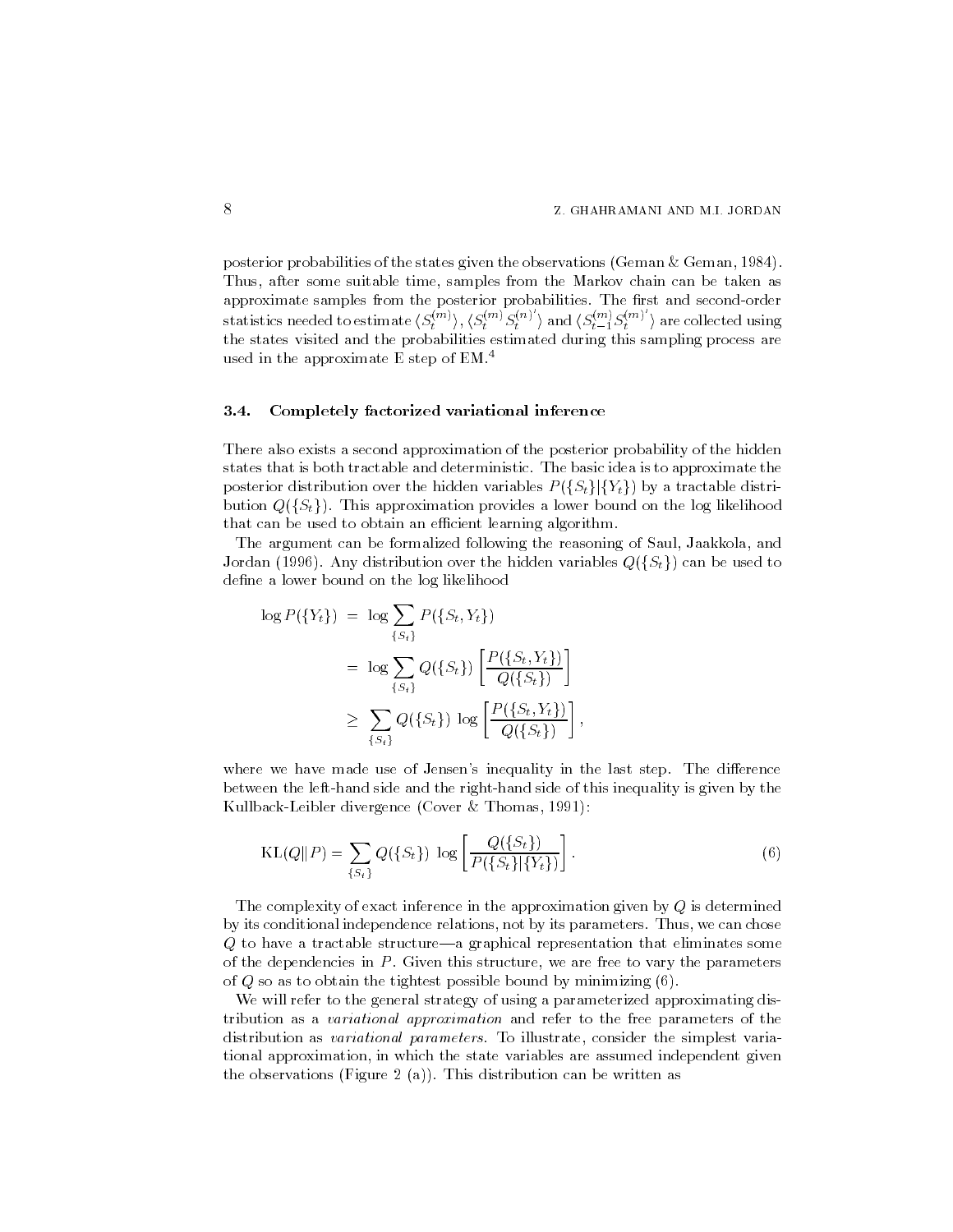FACTORIAL HIDDEN MARKOV MODELS



Figure 2. (a) The completely factorized variational approximation assumes that all the state variables are independent conditional on the observation sequence  $\mu$  , and structured variations  $\mu$ approximation assumes that the state variables retain their Markov structure within each chain but are independent across chains

$$
Q(\{S_t\}|\theta) = \prod_{t=1}^{T} \prod_{m=1}^{M} Q(S_t^{(m)}|\theta_t^{(m)}).
$$
\n(7)

The variational parameters,  $\theta = {\theta_t^{(m)}}$ , are the means of the state variables, where, as before, a state variable  $S_t^{\ldots}$  is represented as a K-dimensional vector with a 1 in the  $k^{\text{th}}$  position and 0 elsewhere, if the  $m^{\text{th}}$  Markov chain is in state  $k$  at time  $t$ . The elements of the vector  $\theta_t^{***}$  therefore define the state occupation probabilities for the multinomial variable  $S_t^{\mathrm{max}}$  under the distribution  $Q$ :

$$
Q(S_t^{(m)} | \theta_t^{(m)}) = \prod_{k=1}^K \left(\theta_{t,k}^{(m)}\right)^{S_{t,k}^{(m)}} \quad \text{where} \quad S_{t,k}^{(m)} \in \{0, 1\}; \quad \sum_{k=1}^K S_{t,k}^{(m)} = 1. \tag{8}
$$

This completely factorized approximation is often used in statistical physics where it provides the basis for simple yet powerful mean field approximations to statistical mechanical systems Parisi 

To make the bound as tight as possible we vary  $\theta$  separately for each observation sequence so as to minimize the KL divergence. Taking the derivatives of (6) with respect to  $\theta_t^{***}$  and setting them to zero, we obtain the set of fixed point equations (see Appendix C) defined by

$$
\theta_t^{(m) \text{ new}} = \varphi \left\{ W^{(m)'} C^{-1} \tilde{Y}_t^{(m)} - \frac{1}{2} \Delta^{(m)} + (\log P^{(m)}) \theta_{t-1}^{(m)} + (\log P^{(m)})' \theta_{t+1}^{(m)} \right\} (9a)
$$

where  $Y_t^{\cdots \cdots}$  is the residual error in  $Y_t$  given the predictions from all the state variables not including  $m$ :

$$
\tilde{Y}_t^{(m)} \equiv Y_t - \sum_{\ell \neq m}^{M} W^{(\ell)} \theta_t^{(\ell)}, \tag{9b}
$$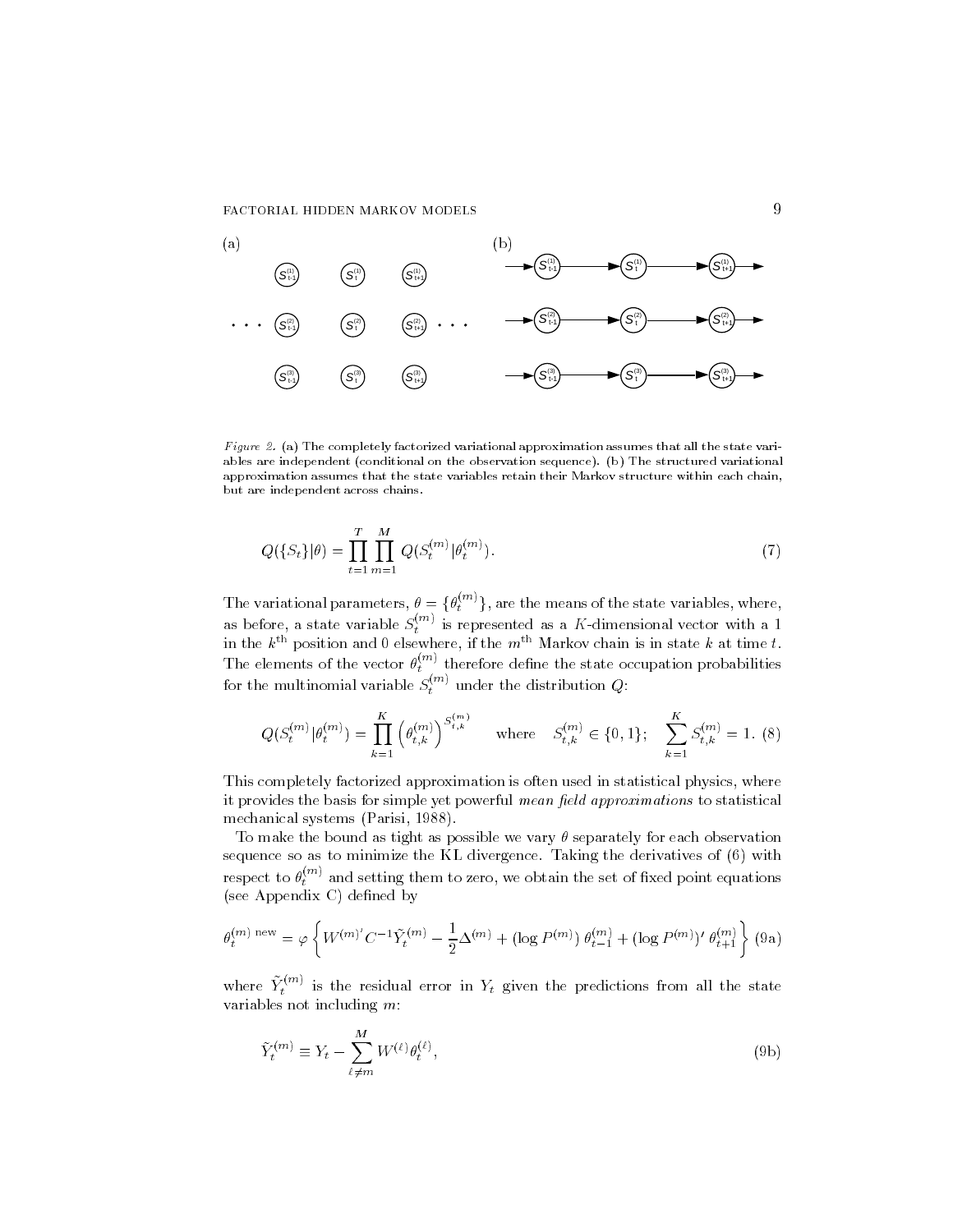$\Delta^{(m)}$  is the vector of diagonal elements of  $W^{(m)}$   $C^{-1}W^{(m)}$ , and  $\varphi\{\cdot\}$  is the softmax operator, which maps a vector  $A$  into a vector  $B$  of the same size, with elements

$$
B_i = \frac{\exp\{A_i\}}{\sum_j \exp\{A_j\}},\tag{10}
$$

and log  $P$  m denotes the elementwise logarithm of the transition matrix  $P$  m  $\ell$ 

The rst term of a is the projection of the error in reconstructing the ob servation onto the weights of state vector  $m$ —the more a particular setting of a state vector can reduce this error, the larger its associated variational parameter. The second term arises from the fact that the second order correlation  $\langle S_t^{(m)} S_t^{(m)} \rangle$ evaluated under the variational distribution is a diagonal matrix composed of the elements of  $\theta_*^{\rm \tiny{corr}}$  . The last two terms introduce dependencies forward and backward in time.<sup>5</sup> Therefore, although the posterior distribution over the hidden variables is approximated with a completely factorized distribution, the fixed point equations couple the parameters associated with each node with the parameters of its Markov blanket. In this sense, the fixed point equations propagate information along the same pathways as those defining the exact algorithms for probability propagation.

The following may provide an intuitive interpretation of the approximation being made by this distribution. Given a particular observation sequence, the hidden state variables for the M Markov chains at time step  $t$  are stochastically coupled. This stochastic coupling is approximated by a system in which the hidden variables are uncorrelated but have coupled means. The variational or "mean-field" equations solve for the deterministic coupling of the means that best approximates the stochastically coupled system

Each hidden state vector is updated in turn using a with a time complexity of  $O(1 \, M \, K^{-})$  per iteration. Convergence is determined by monitoring the  $K L$ divergence in the variational distribution between successive time steps in practice convergence is very rapid about the xed point of the xed point of the xed point of the xed point of the xed poi equations have converged, the expectations required for the  $E$  step can be obtained as a simple function of the parameters (equations  $(C.6)$ – $(C.8)$  in Appendix C).

## Structured variational inference

The approximation presented in the previous section factors the posterior proba bility such that all the state variables are statistically independent. In contrast to this rather extreme factorization there exists a third approximation that is both tractable and preserves much of the probabilistic structure of the original system In this scheme, the factorial HMM is approximated by  $M$  uncoupled HMMs as shown in Figure b Within each HMM e-cient and exact inference is implemented via the forward-backward algorithm. The approach of exploiting such tractable substructures was first suggested in the machine learning literature by Saul and Jordan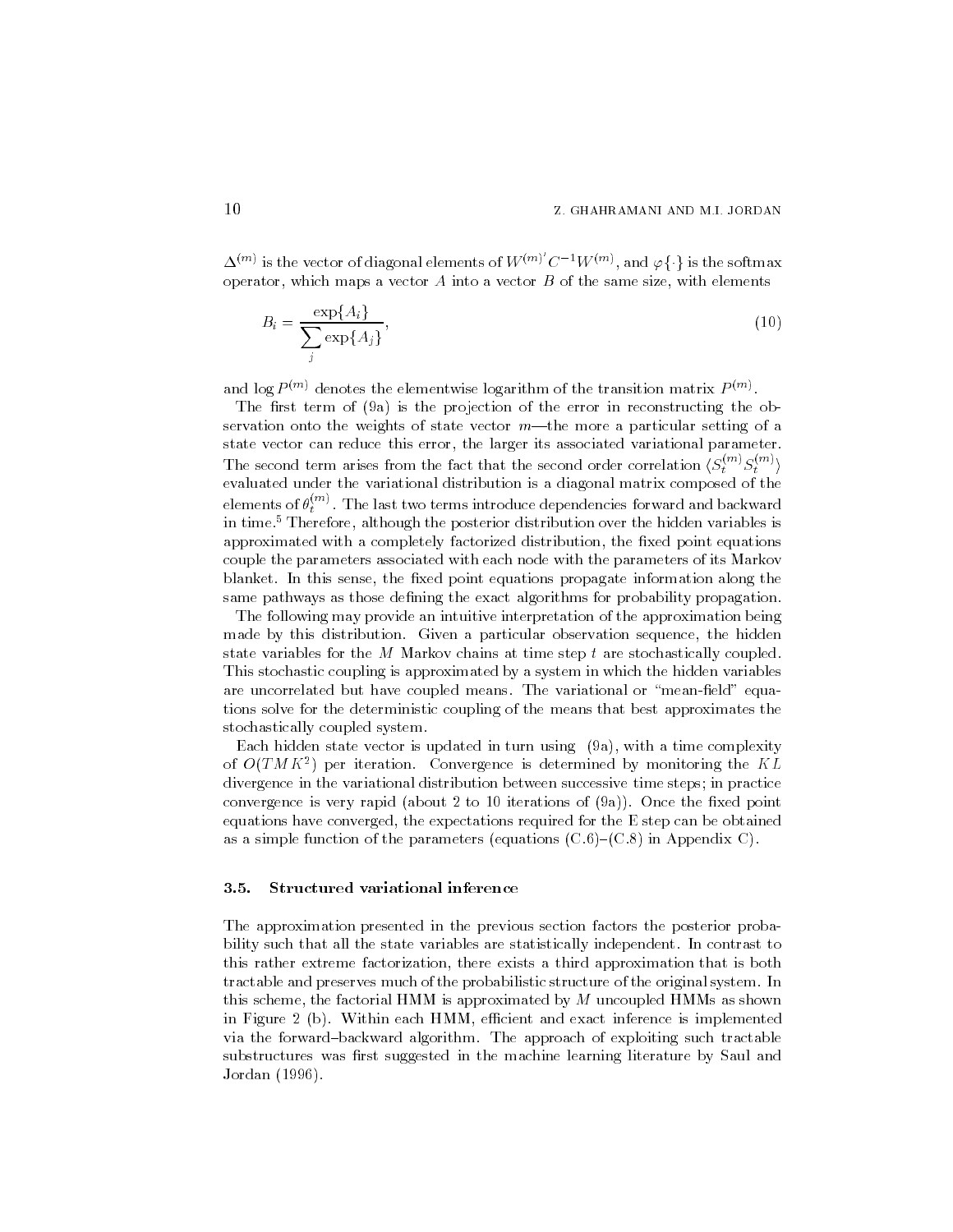Note that the arguments presented in the previous section did not hinge on the the form of the approximating distribution. Therefore, more structured variational approximations can be obtained by using more structured variational distributions Q Each such Q provides a lower bound on the log likelihood and can be used to obtain a learning algorithm

We write the structured variational approximation as

$$
Q(\{S_t\}|\theta) = \frac{1}{Z_Q} \prod_{m=1}^{M} Q(S_1^{(m)}|\theta) \prod_{t=2}^{T} Q(S_t^{(m)}|S_{t-1}^{(m)}, \theta), \qquad (11a)
$$

where  $Z_Q$  is a normalization constant ensuring that  $Q$  integrates to one and

$$
Q(S_1^{(m)}|\theta) = \prod_{k=1}^K \left( h_{1,k}^{(m)} \pi_k^{(m)} \right)^{S_{1,k}^{(m)}} \tag{11b}
$$

$$
Q(S_t^{(m)}|S_{t-1}^{(m)},\theta) = \prod_{k=1}^K \left( h_{t,k}^{(m)} \sum_{j=1}^K P_{k,j}^{(m)} S_{t-1,j}^{(m)} \right)^{S_{t,k}^{(m)}} = \prod_{k=1}^K \left( h_{t,k}^{(m)} \prod_{j=1}^K \left( P_{k,j}^{(m)} \right)^{S_{t-1,j}^{(m)}} \right)^{S_{t,k}^{(m)}},
$$
(11c)

where the last equality follows from the fact that  $S_{t-1}^{\infty}$  is a vector with a  $1$  in one position and 0 elsewhere. The parameters of this distribution are  $\theta = \{\pi^{(m)}, P^{(m)}, h_t^{(m)}\}$  the original priors and state transition matrices of the factorial HMM and a time varying bias for each state variable. Comparing equations  $(11a)-(11c)$  to equation (1), we can see that the  $K \times 1$  vector  $h_i^{\cdots}$  p an observation  $(P(Y_t|S_t)$  in (1)) for each of the K settings of  $S_t^{(m)}$ . For example,  $Q(S_{1}^{**})=$  $j_{1,j}^{(m)} = 1 | \theta) = h_{1,j}^{(m)} P$  $j'_{1,j} P(S_{1,j}^{\cdots}) =$  $j_{1,j}^{(m)} = 1 | \phi$  corresponds to having an observation at time  $t=1$  that under state  $S_{1,j}^{\text{max}}=1$  has probability  $h_{1,j}^{\text{max}}$ .

Intuitively, this approximation uncouples the  $M$  Markov chains and attaches to each state variable a distinct fictitious observation. The probability of this fictitious observation can be varied so as to minimize the KL divergence between  $Q$  and  $P$ .

Applying the same arguments as before, we obtain a set of fixed point equations for  $h_t^{(m)}$  that minimize  $\mathrm{KL}(Q\|P)$ , as detailed in Appendix D:

$$
h_t^{(m) \text{ new}} = \exp\left\{ W^{(m)'} C^{-1} \tilde{Y}_t^{(m)} - \frac{1}{2} \Delta^{(m)} \right\},\tag{12a}
$$

where  $\Delta^{\rm corr}$  is denned as before, and where we redenne the residual error to be

$$
\tilde{Y}_t^{(m)} \equiv Y_t - \sum_{\ell \neq m}^{M} W^{(\ell)} \langle S_t^{(\ell)} \rangle. \tag{12b}
$$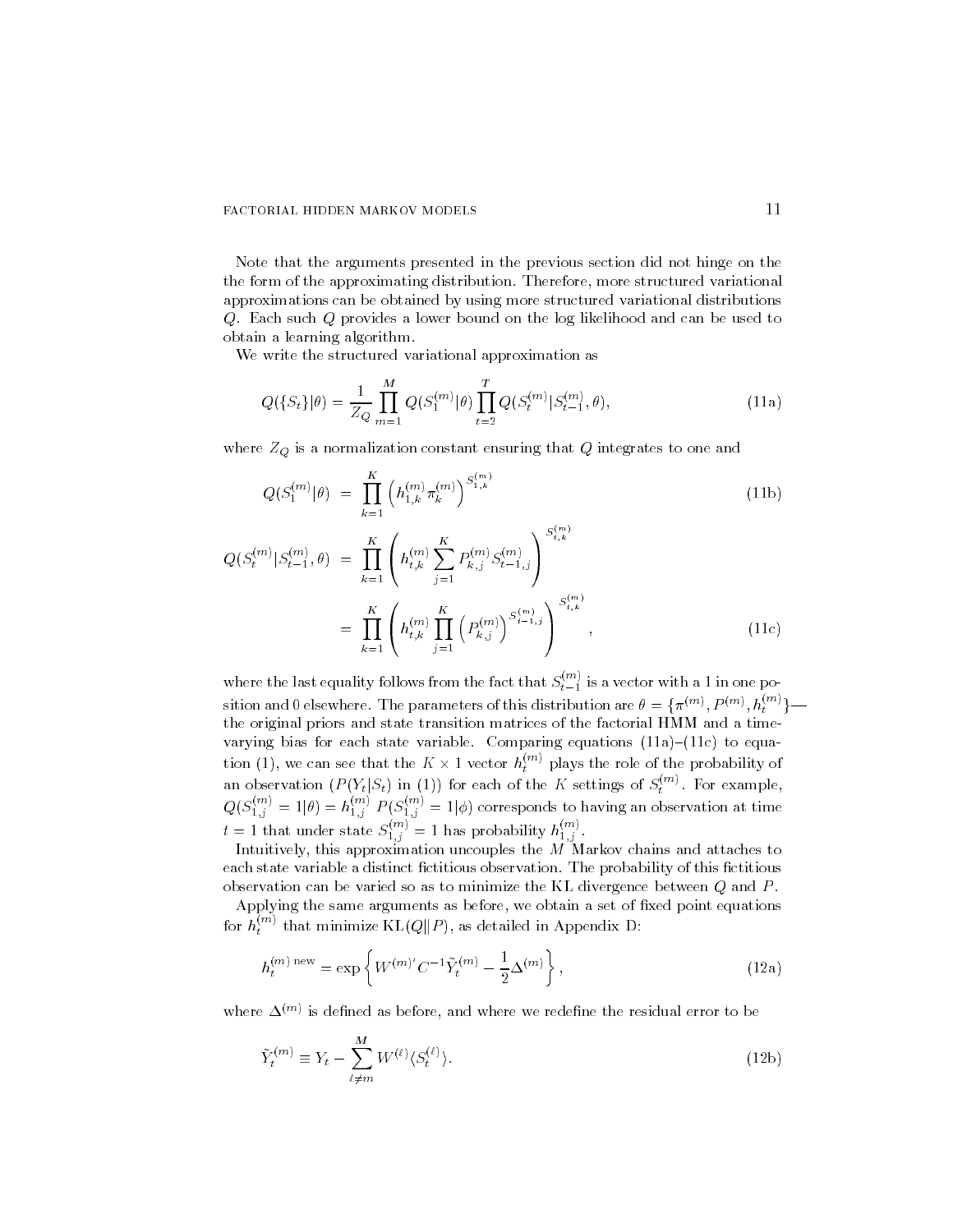The parameter  $h_t^{\rm (m)}$  obtained from these fixed point equations is the observation probability associated with state variable  $S_t^{\ldots}$  in hidden Markov model m. Using the contract of the contract of the contract of the contract of the contract of the contract of the contract of the contract of the contract of the contract of the contract of the contract of the contract of the contract o these probabilities the forwardbackward algorithm is used to compute a new set of expectations for  $\langle S_t^{(m)} \rangle$ , which are fed back into (12a) and (12b). This algorithm is therefore used as a subroutine in the minimization of the KL divergence

Note the similarity between equations a b and equations a b for the completely factorized system. In the completely factorized system, since  $\langle S_t^{(m)} \rangle =$  $\theta_t^{,\cdots}$  , the fixed point equations can be written explicitly in terms of the variational parameters. In the structured approximation, the dependence of  $\langle S_t^{(m)} \rangle$  on  $h_t^{(m)}$ the contract of the contract of the contract of the contract of the contract of the contract of the contract of the contract of the contract of the contract of the contract of the contract of the contract of the contract o is compated via the forward algorithm Note algorithm Note also that  $\mu$  does not not contain terms involving the prior,  $\pi$  m, or transition matrix,  $P$  m, These terms have cancelled by our choice of approximation.

#### Choice of approximation

The theory of the EM algorithm as presented in Dempster et al assumes the use of an exact  $E$  step. For models in which the exact  $E$  step is intractable, one must instead use an approximation like those we have just described The choice among these approximations must take into account several theoretical and practical issues

Monte Carlo approximations based on Markov chains, such as Gibbs sampling offer the theoretical assurance that the sampling procedure will converge to the correct posterior distribution in the limit Although this means that one can come arbitrarily close to the exact E step, in practice convergence can be slow (especially for multimodal distributions and it is often very di-cult to determine how close one is to convergence. However, when sampling is used for the  $E$  step of EM, there is a time tradeoff between the number of samples used and the number of EM iterations. It seems wasteful to wait until convergence early on in learning, when the posterior distribution from which samples are drawn is far from the posterior given the optimal parameters In practice we have found that even approximate E steps using very few Gibbs samples (e.g. around ten samples of each hidden variable) tend to increase the true likelihood.

Variational approximations offer the theoretical assurance that a lower bound on the likelihood is being maximized. Both the minimization of the KL divergence in the E step and the parameter update in the M step are guaranteed not to decrease this lower bound, and therefore convergence can be defined in terms of the bound.  $\mathcal{A}$  and Hinton  $\mathcal{A}$  and Hinton  $\mathcal{A}$  and Hinton  $\mathcal{A}$ negative free energy,  $F$ , which is a function of the parameters,  $\phi$ , the observations, Y, and a posterior probability distribution over the hidden variables,  $Q(S)$ :

$$
F(Q, \phi) = E_Q \left\{ \log P(Y, S | \phi) \right\} - E_Q \left\{ \log Q(S) \right\},\
$$

where  $E_Q$  denotes expectation over S using the distribution  $Q(S)$ . The exact E step in EM maximizes F with respect to Q given  $\phi$ . The variational E steps used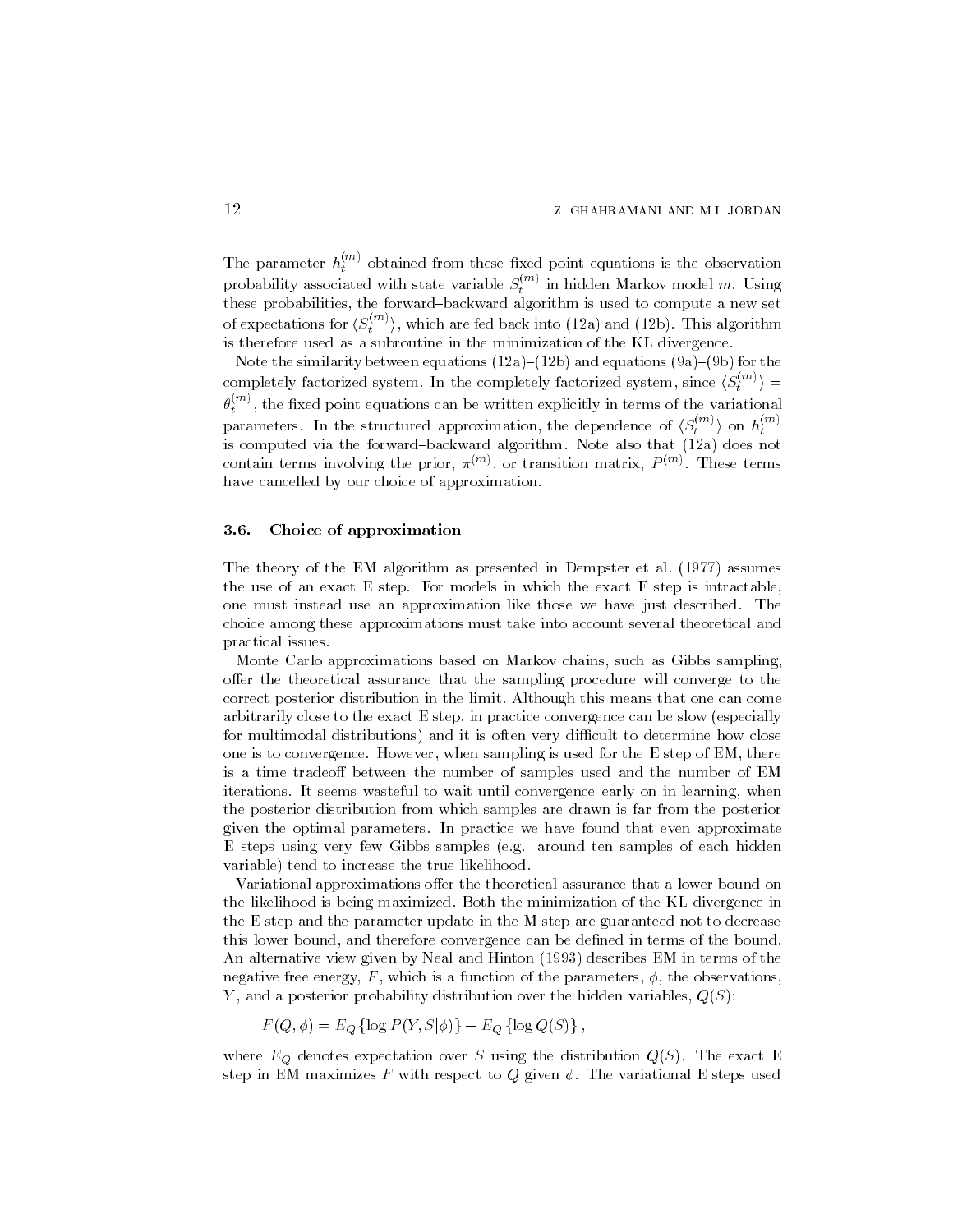here maximize F with respect to Q given  $\phi$ , subject to the constraint that Q is of a particular tractable form. Given this view, it seems clear that the structured approximation is preferable to the completely factorized approximation since it places fewer constraints on  $Q$ , at no cost in tractability.

#### -Experimental results

To investigate learning and inference in factorial HMMs we conducted two experi ments. The first experiment compared the different approximate and exact methods of inference on the basis of computation time and the likelihood of the model ob tained from synthetic data The second experiment sought to determine whether the decomposition of the state space in factorial HMMs presents any advantage in modeling a real time series data set that we might assume to have complex internal structure—Bach's chorale melodies.

#### Experiment 1: Performance and timing benchmarks

Using data generated from a factorial HMM structure with M underlying Markov models with  $K$  states each, we compared the time per EM iteration and the training and test set likelihoods of five models:

- ۰ HMM trained using the Baum-Welch algorithm;
- $\bullet$ Factorial HMM trained with exact inference for the E step, using a straightforward application of the forward-backward algorithm, rather than the more e-cient algorithm outlined in Appendix Based in Appendix Based in Appendix Based in Appendix Based in Appendix
- $\bullet$  Factorial HMM trained using Gibbs sampling for the E step with the number of samples fixed at 10 samples per variable; $6$
- $\bullet$  Factorial HMM trained using the completely factorized variational approxima tion: and
- $\bullet$ Factorial HMM trained using the structured variational approximation

All factorial HMMs consisted of  $M$  underlying Markov models with  $K$  states each, whereas the HMM had  $K^M$  states. The data were generated from a factorial HMM structure with M state variables, each of which could take on  $K$  discrete values. All of the parameters of this model, except for the output covariance matrix, were sampled from a uniform  $[0, 1]$  distribution and appropriately normalized to satisfy the sum-to-one constraints of the transition matrices and priors. The covariance matrix was set to a multiple of the identity matrix  $\mathbf{r}$  and identity matrix  $\mathbf{r}$  and identity matrix  $\mathbf{r}$ 

The training and test sets consisted of 20 sequences of length  $20$ , where the observable was a four-dimensional vector. For each randomly sampled set of parameters, a separate training set and test set were generated and each algorithm was run once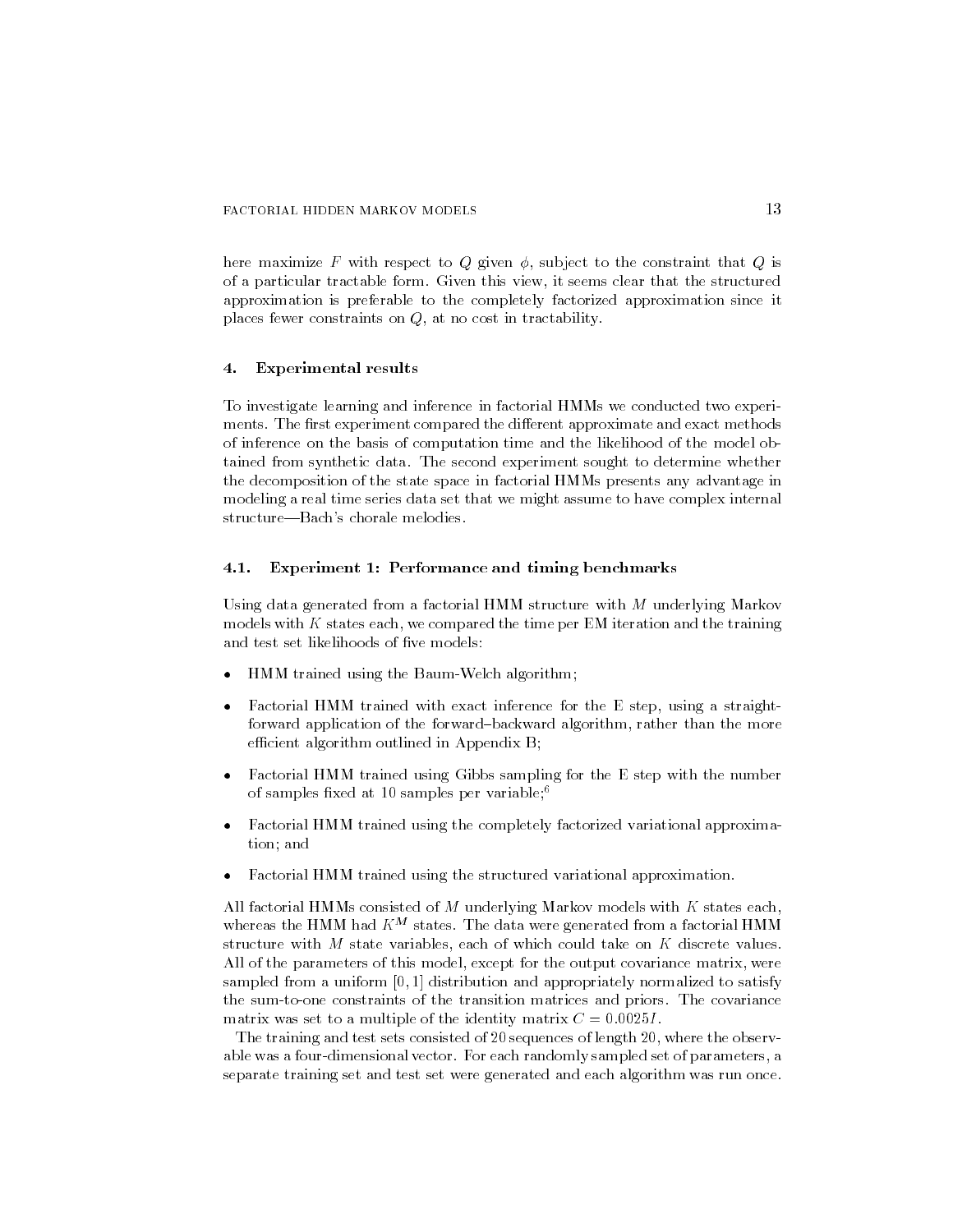Fifteen sets of parameters were generated for each of the four problem sizes Algo rithms were run for a maximum of 100 iterations of EM or until convergence, defined as the iteration k at which the log likelihood  $L(k)$ , or approximate log likelihood if an approximate algorithm was used, satisfied  $L(k)-L(k-1) < 10^{-3}(L(k-1)-L(2))$ . At the end of learning, the log likelihoods on the training and test set were computed for all models using the exact algorithm Also included in the comparison was the log likelihood of the training and test sets under the true model that gen as  $\sum_{n=1}^{N} \log P(Y_1^{(n)},..., Y_T^{(n)} | \phi)$ , where  $\phi$  is obtained by maximizing the log likelihood over a training set that is disjoint from the test set. This provides a measure of how well the model generalizes to a novel observation sequence from the same distribution as the training data

Results averaged over 15 runs for each algorithm on each of the four problem sizes (a total of  $300$  runs) are presented in Table 1. Even for the smallest problem size  $(M = 3$  and  $K = 2)$ , the standard HMM with  $K^M$  states suffers from overfitting: the test set log likelihood is significantly worse than the training set log likelihood. As expected, this overfitting problem becomes worse as the size of the state space increases; it is particularly serious for  $M = 5$  and  $K = 3$ .

For the factorial HMMs, the log likelihoods for each of the three approximate EM algorithms were compared to the exact algorithm Gibbs sampling appeared to have the poorest performance for each of the three smaller size problems its log likelihood was signicantly worse than that of the exact algorithm on both the training sets and test sets  $\mu$  . This may be due to insurance sampling the However, we will soon see that running the Gibbs sampler for more than 10 samples, while potentially improving performance, makes it substantially slower than the variational methods Surprisingly the Gibbs sampler appears to do quite well on the largest size problem, although the differences to the other methods are not statistically significant.

The performance of the completely factorized variational approximation was not statistically significantly different from that of the exact algorithm on either the training set or the test set for any of the problem sizes The performance of the structured variational approximation was not statistically different from that of the exact method on three of the four problem sizes, and appeared to be *better* on one of the problem sizes M K p - Although this result may be a uke arising from random variability, there is another more interesting (and speculative) explanation. The exact EM algorithm implements unconstrained maximization of  $F$ , as defined in section 3.6, while the variational methods maximize  $F$  subject to a constrained distribution. These constraints could presumably act as regularizers, reducing overfitting.

There was a large amount of variability in the final log likelihoods for the models learned by all the algorithms. We subtracted the log likelihood of the true generative model from that of each trained model to eliminate the main effect of the randomly sampled generative model and to reduce the variability due to training and test sets One important remaining source of variance was the random seed used in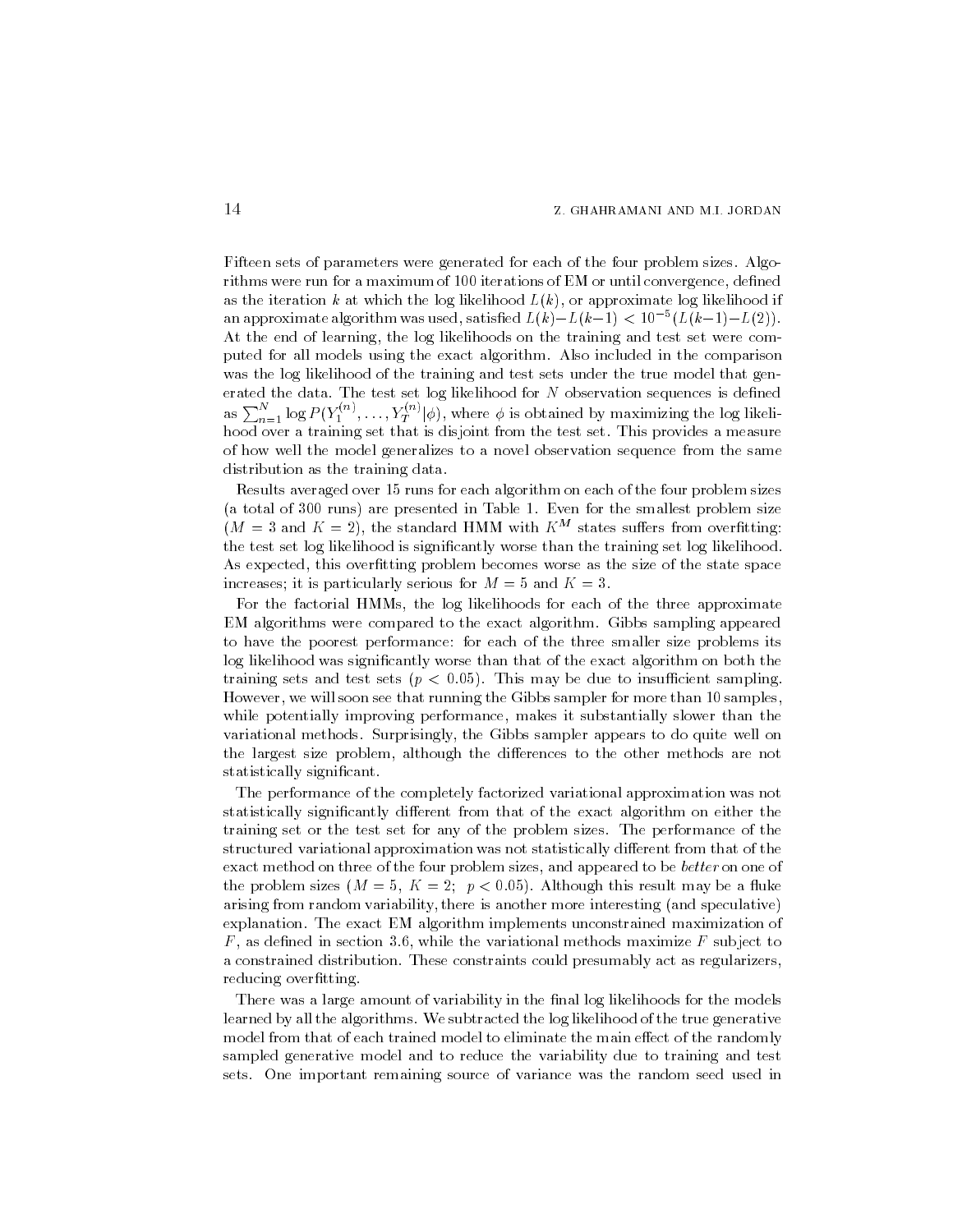Table Comparison of the factorial HMM on four problems of varying size The negative log likelihood for the training and test set, plus or minus one standard deviation, is shown for each problem size and algorithm, measured in bits per observation (log likelihood in bits divided by  $N$  I  $j$  relative to the log likelihood under the true generative model for that data set. True is the true generative model (the log likelihood per symbol is defined to be zero for this model by our measure); HMM is the hidden Markov model with  $K^M$  states; Exact is the factorial HMM trained using an exact E step; Gibbs is the factorial HMM trained using Gibbs sampling; CFVA is the factorial HMM trained using the completely factorized variational approximation;  $SVA$  is the factorial HMM trained using the structured variational approximation

| М              | К              | Algorithm  | Training Set     | Test Set         |
|----------------|----------------|------------|------------------|------------------|
| 3              | $\overline{2}$ | True       | $0.00 \pm 0.39$  | $0.00 \pm 0.39$  |
|                |                | <b>HMM</b> | $1.19 \pm 0.67$  | $2.29 \pm 1.02$  |
|                |                | Exact      | $0.88 \pm 0.80$  | $1.05 \pm 0.72$  |
|                |                | Gibbs      | $1.67 \pm 1.23$  | $1.78 \pm 1.22$  |
|                |                | CF VA      | $1.06 \pm 1.20$  | $1.20 \pm 1.11$  |
|                |                | S VA       | $0.91 \pm 1.02$  | $1.04 \pm 1.01$  |
| 3              | 3              | True       | $0.00 \pm 0.19$  | $0.00 \pm 0.20$  |
|                |                | <b>HMM</b> | $0.76 \pm 0.67$  | $9.81 \pm 2.55$  |
|                |                | Exact      | $1.02 \pm 1.04$  | $1.26 \pm 0.99$  |
|                |                | Gibbs      | $2.21 \pm 0.91$  | $2.50 \pm 0.87$  |
|                |                | CF VA      | $1.24 \pm 1.50$  | $1.50 \pm 1.53$  |
|                |                | S VA       | $0.64 \pm 0.88$  | $0.90 \pm 0.84$  |
| $\overline{5}$ | $\mathbf{2}$   | True       | $0.00 \pm 0.60$  | $0.00 \pm 0.57$  |
|                |                | HMM        | $0.83 \pm 0.82$  | $11.57 \pm 3.71$ |
|                |                | $Ex$ act   | $2.29 \pm 1.19$  | $2.51 \pm 1.21$  |
|                |                | Gibbs      | $3.25 \pm 1.17$  | $3.35 \pm 1.14$  |
|                |                | CF VA      | $1.73 \pm 1.34$  | $2.07 \pm 1.74$  |
|                |                | S VA       | $1.34 \pm 1.07$  | $1.53 \pm 1.05$  |
| 5              | 3              | True       | $0.00 \pm 0.30$  | $0.00 \pm 0.29$  |
|                |                | <b>HMM</b> | $-4.80 \pm 0.52$ | 175.35 ± 84.74   |
|                |                | $Ex$ act   | $4.23 \pm 2.28$  | $4.49 \pm 2.24$  |
|                |                | Gibbs      | $3.63 \pm 1.13$  | $3.95 \pm 1.14$  |
|                |                | CF VA      | $4.85 \pm 0.68$  | $5.14 \pm 0.69$  |
|                |                | S VA       | $3.99 \pm 1.57$  | $4.30 \pm 1.62$  |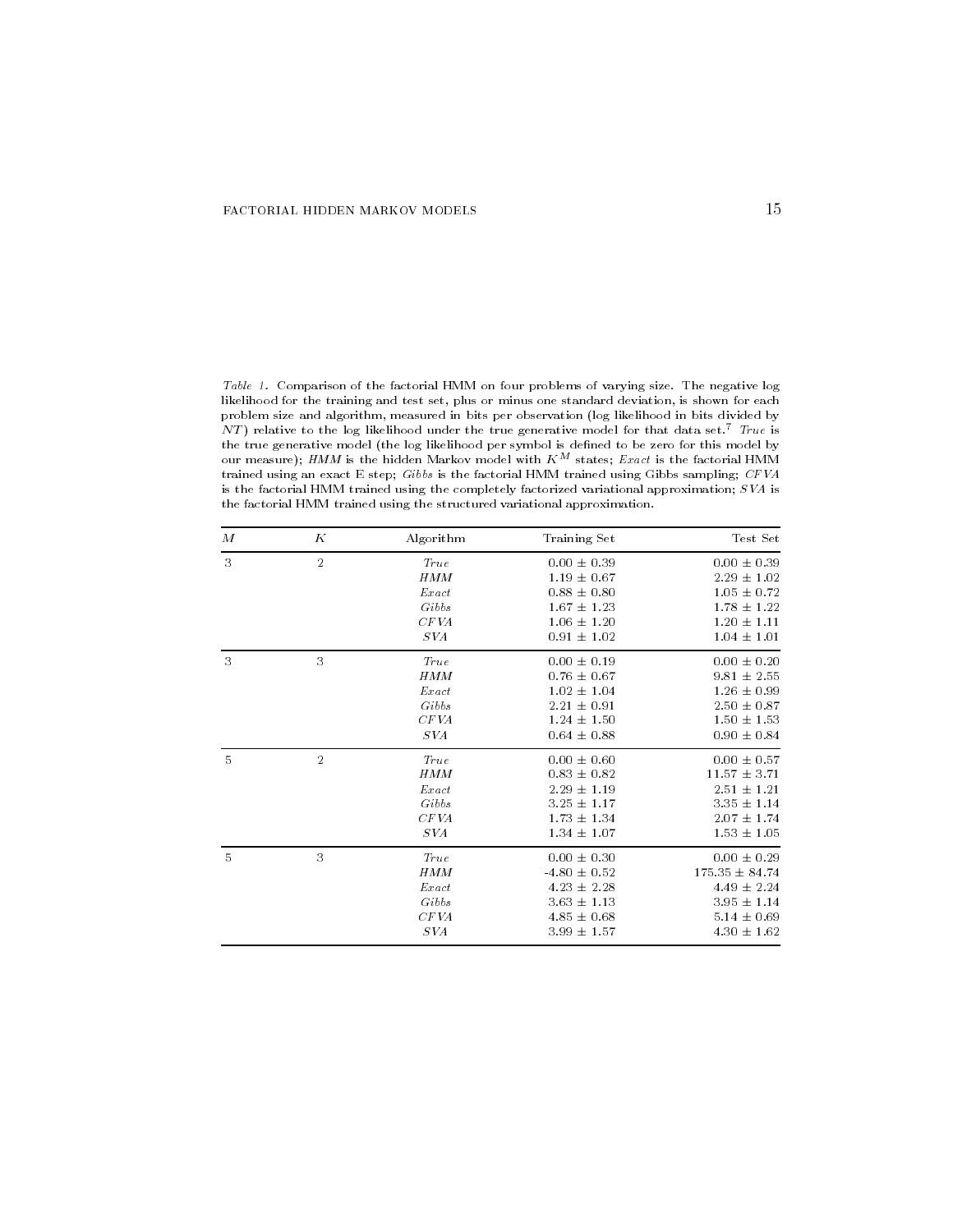

Figure  $\beta$ . Learning curves for five runs of each of the four learning algorithms for factorial HMMs: (a) exact; (b) completely factorized variational approximation; (c) structured variational approx- $\min$  and  $\alpha$  and  $\alpha$  shows sampling. It single training set sampled from the  $M = 0, \, M = 1$  problem size was used the solid lines show the solid lines show the negative log lines was the control to the solid li (in bits) relative to the true model that generated the data, calculated using the exact algorithm. The circles denote the point at which the convergence criterion was met and the run ended For the three approximate algorithms, the dashed lines show an approximate negative log likelihood. I

each training run, which determined the initial parameters and the samples used in the Gibbs algorithm. All algorithms appeared to be very sensitive to this random seed, suggesting that different runs on each training set found different local maxima or plateaus of the likelihood (Figure 3). Some of this variability could be eliminated by explicitly adding a regularization term which can be viewed as a prior on the parameters in maximum a posteriori parameter estimation Alternatively Bayesian (or ensemble) methods could be used to average out this variability by integrating over the parameter space

The timing comparisons confirm the fact that both the standard HMM and the exact E step factorial HMM are extremely slow for models with large state spaces (Fig-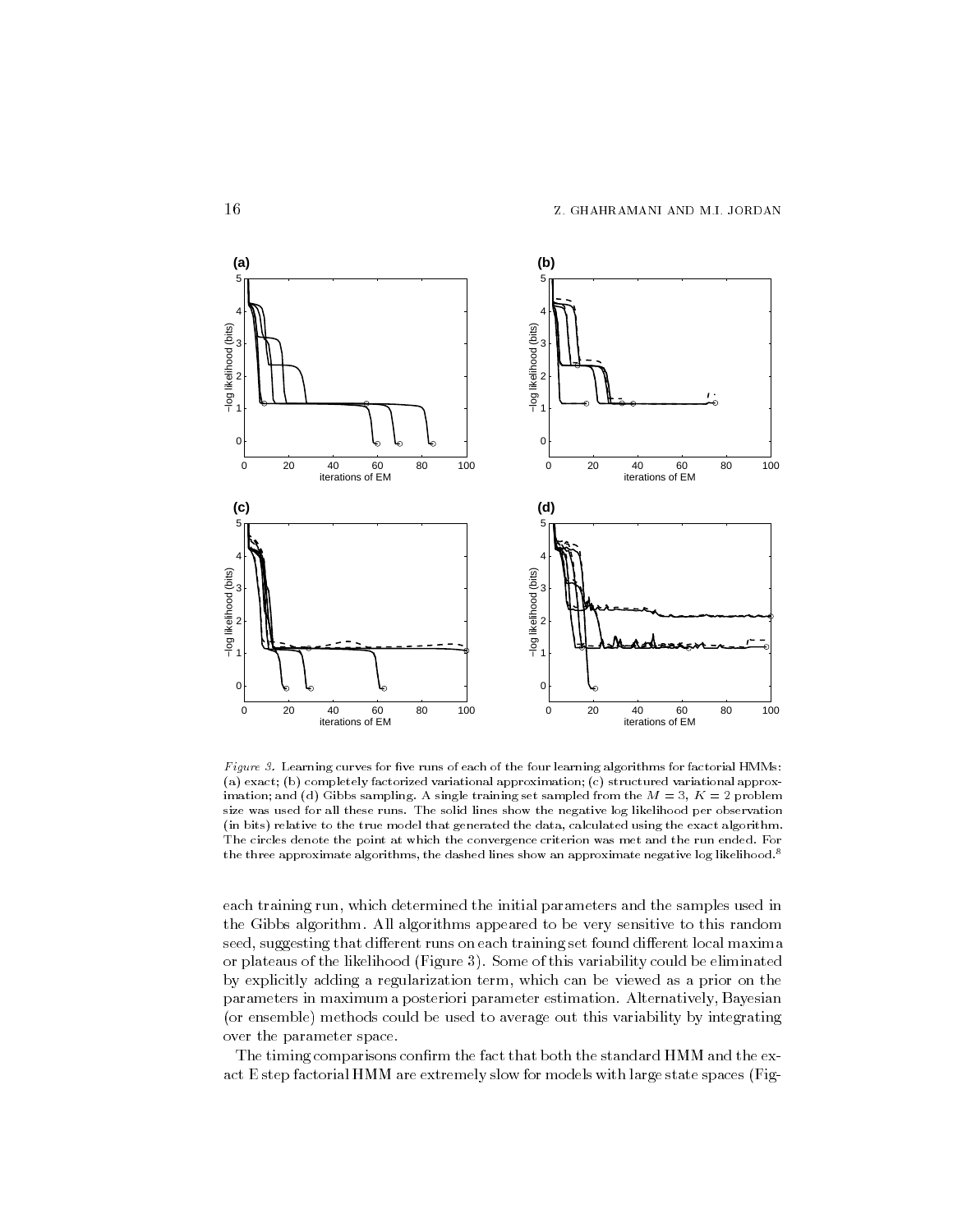

Figure Time per iteration of EM on a Silicon Graphics R processor running Matlab

ure Gibbs sampling was slower than the variational methods even when limited to ten samples of each hidden variable per iteration of EM. Since one pass of the variational fixed point equations has the same time complexity as one pass of Gibbs sampling, and since the variational fixed point equations were found to converge very quickly these experiments suggest that Gibbs sampling is not as competitive time-wise as the variational methods. The time per iteration for the variational methods scaled well to large state spaces

### Experiment 2: Bach chorales

Musical pieces naturally exhibit complex structure at many different time scales. Furthermore, one can imagine that to represent the "state" of the musical piece at any given time it would be necessary to specify a conjunction of many different features. For these reasons, we chose to test whether a factorial HMM would provide an advantage over a regular HMM in modeling a collection of musical pieces

The data set consisted of discrete event sequences encoding the melody lines of J. S. Bach's Chorales, obtained from the UCI Repository for Machine Learning  $\mathbb{R}$  and originally discussed in  $\mathbb{R}$  and  $\mathbb{R}$  and With and With and With and With and With and With and With and With and With and With and With and With and With and With and With and With and With and With ten and the sequence was represented by six attributes described by six attributes described by six attributes in Table 2. Sixty-six chorales, with 40 or more events each, were divided into a training set (30 chorales) and a test set (36 chorales). Using the first set, hidden Markov models with state space ranging from  $2$  to  $100$  states were trained until convergence  $(30 \pm 12$  steps of EM). Factorial HMMs of varying sizes (K ranging  $\mathbf n$  and  $\mathbf n$  ranging from the same data Tomas data Tomas data Tomas data Tomas data Tomas data Tomas data Tomas data Tomas data Tomas data Tomas data Tomas data Tomas data Tomas data Tomas data Tomas data Tomas data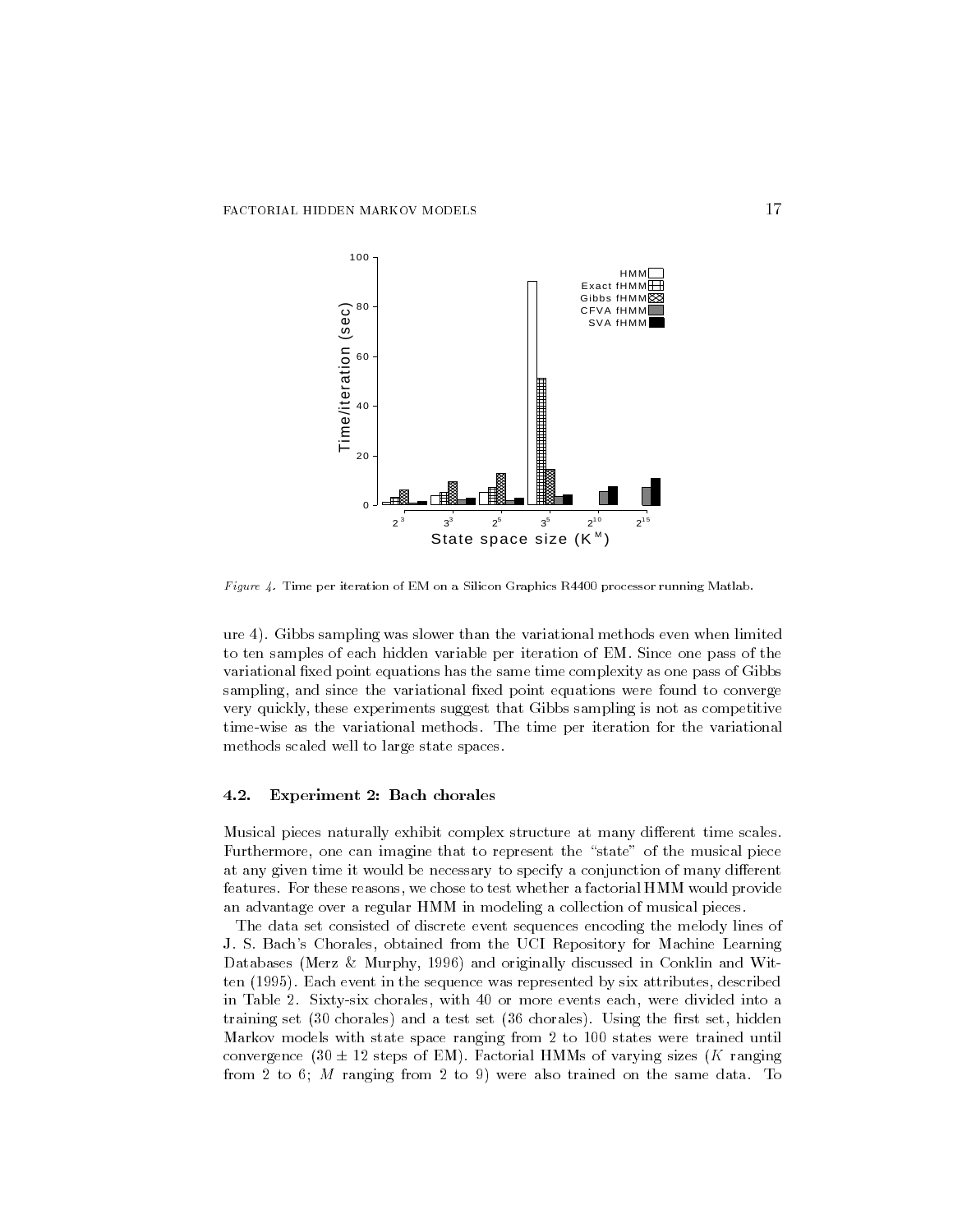Table in the Bach chorale data set of the Bach chorale data set of the Bach chorale data set of the key set of signature and time signature attributes were constant over the numbers and modeled as linear-Gaussian observations (4a).

| Attribute       | Description          | Representation     |
|-----------------|----------------------|--------------------|
| pitch           | pitch of the event   | int [0, 127]       |
| keysig          | key signature        | $int [-7, 7]$      |
| timesig         | time signature       | $(1/16$ notes)     |
| ${\rm fermata}$ | event under fermata? | binary             |
| st              | start time of event  | int $(1/16$ notes) |
| dur             | duration of event    | int $(1/16$ notes) |

approximate the E step for factorial HMMs we used the structured variational ap proximation This choice was motivated by three considerations First for the size of state space we wished to explore, the exact algorithms were prohibitively slow. Second, the Gibbs sampling algorithm did not appear to present any advantages in speed or performance and required some heuristic method for determining the number of samples. Third, theoretical arguments suggest that the structured approximation should in general be superior to the completely factorized variational approximation, since more of the dependencies of the original model are preserved.

The test set log likelihoods for the HMMs, shown in Figure 5 (a), exhibited the typical U-shaped curve demonstrating a trade-off between bias and variance (Geman Bienenstock Doursat alle than an announced a state of the state of the state of the state of the state of predict well, while HMMs with more than 40 states overfit the training data and therefore provided a poor model of the test data. Out of the 75 runs, the highest test set log likelihood per observation was  $-y$ .0 bits, obtained by an HMM with  $\delta 0$ hidden states.<sup>9</sup>

The factorial HMM provides a more satisfactory model of the chorales from three points of view. First, the time complexity is such that it is possible to consider models with significantly larger state spaces; in particular, we fit models with up to  $1000$  states. Second, given the componential parametrization of the factorial  $HMM$ , these large state spaces do not require excessively large numbers of parameters rel ative to the number of data points. In particular, we saw no evidence of overfitting even for the largest factorial HMM as seen in Figures 5 (c) & (d). Finally, this approach resulted in significantly better predictors; the test set likelihood for the best factorial HMM was an order of magnitude larger than the test set likelihood for the best  $HMM$ , as Figure 5 (d) reveals.

While the factorial HMM is clearly a better predictor than a single HMM, it should be acknowledged that neither approach produces models that are easily interpretable from a musicological point of view. The situation is reminiscent of that in speech recognition, where HMMs have proved their value as predictive models of the speech signal without necessarily being viewed as causal generative models of speech A factorial HMM is clearly an impoverished representation of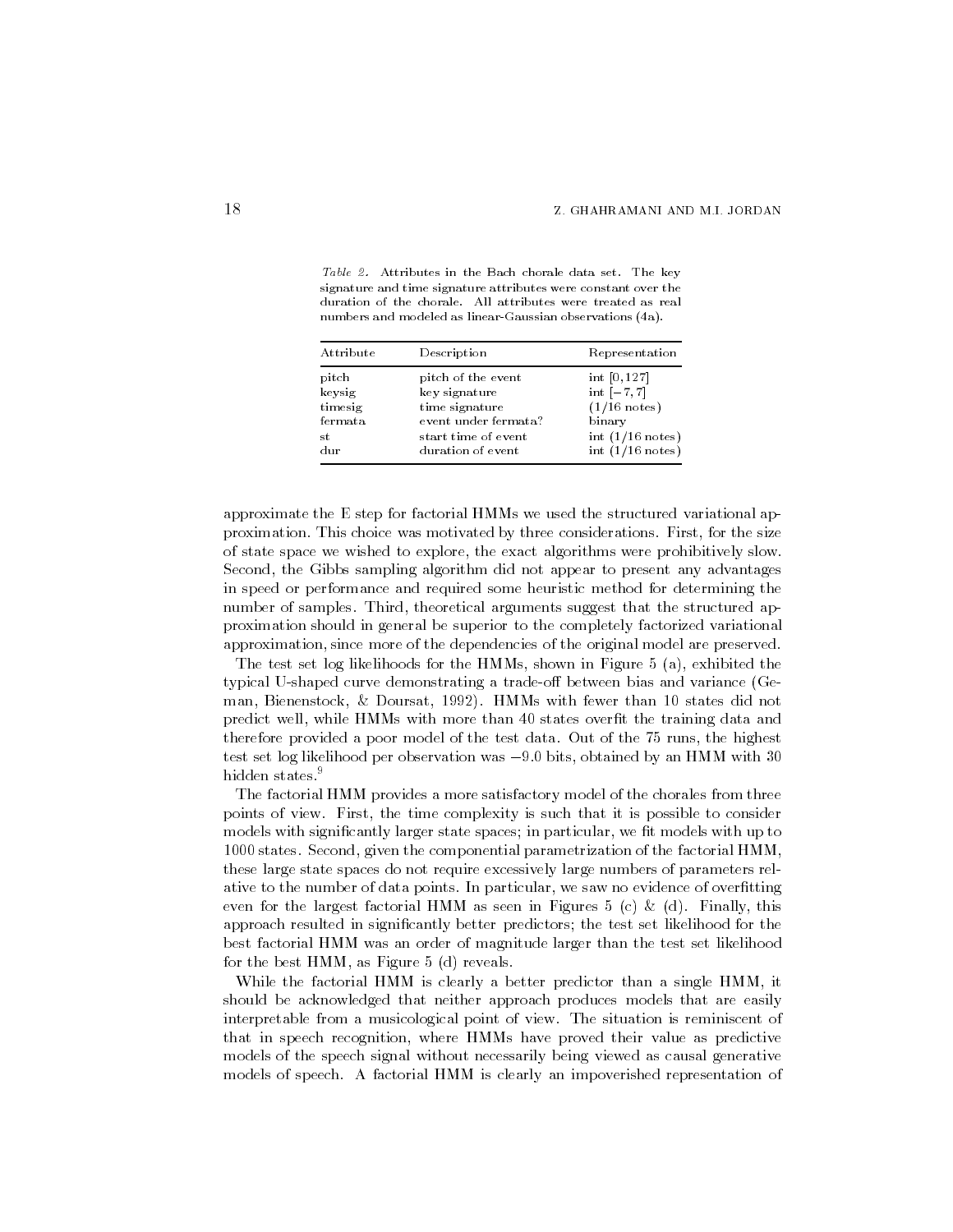

Figure - Test set log likelihood per event of the Bach chorale data set as a function of number of states for (a) HMMs, and factorial HMMs with (b)  $K = 2$ , (c)  $K = 3$ , and (d)  $K = 4$  (o's; heavy dashed line, which is a significant line, which is a single run the lines indicate the lines indicate the line mean performances in bothin dashed line in  $\{a_{j}\}$  in bothing indicates the log per observation of the best run in  $\{n\}$  , which were trained using the structured approximation approximation is a reboth methods the true likelihood was computed using the exact algorithm

musical structure, but its promising performance as a predictor provides hope that it could serve as a step on the way toward increasingly structured statistical models for music and other complex multivariate time series

#### 5. Generalizations of the model

In this section we describe four variations and generalizations of the factorial HMM

## Discrete observables

The probabilistic model presented in this paper has assumed real-valued Gaussian observations. One of the advantages arising from this assumption is that the conditional density of a D-dimensional observation,  $P(Y_t|S_t^{(1)},...,S_t^{(M)})$ , can be compactly specified through M mean matrices of dimension  $D\times K$ , and one  $D\times D$ covariance matrix. Furthermore, the M step for such a model reduces to a set of weighted least squares equations

The model can be generalized to handle discrete observations in several ways Consider a single D-valued discrete observation  $Y_t$ . In analogy to traditional HMMs, factorial HMM, this matrix would have  $D\times K^{\stackrel{\sim}{M}}$  entries for each combination of the state variables and observation Thus the compactness of the representation would be entirely lost Standard methods from graphical models suggest approximating such large matrices with noisyOR Pearl  $\sim$  signors with noisyOR Pearl  $\sim$  signors with noisyOR Pearl  $\sim$ model to  $D > 2$ ,  $P(Y_t | S_t^{(1)}, \ldots, S_t^{(M)})$  is multinomial with mean proportional to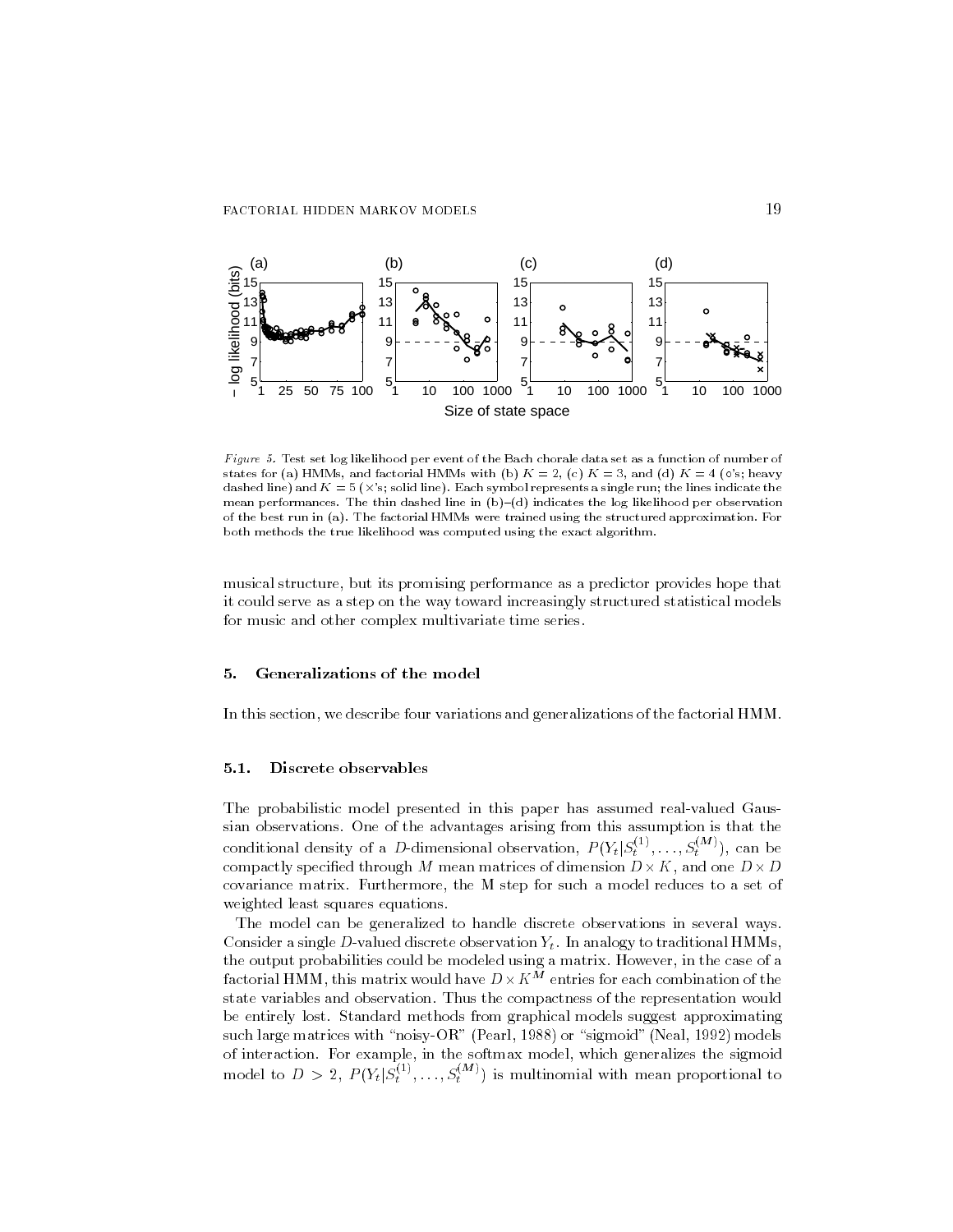$\exp\left\{\sum_{m}W^{(m)}S^{(m)}_t\right\}$ . Like the Gaussian model, this specification is again compact, using M matrices of size  $D \times K$  . (As in the linear-Gaussian model, the  $W^{(m)}$ are overparametrized since they can each model the overall mean of  $Y_t$ , as shown in Appendix A.) While the nonlinearity induced by the softmax function makes both the E step and M step of the algorithm more di-cult iterative numerical methods can be used in the M step whereas Gibbs sampling and variational methods can again be used in the E step see Neal Hinton et al and Saul et al  for discussions of dierent approaches to learning in sigmoid networks

## Introducing couplings

The architecture for factorial HMMs presented in Section 2 assumes that the underlying Markov chains interact only through the observations This constraint can be relaxed by introducing couplings between the hidden state variables (cf. Saul  $\&$ Jordan, 1997). For example, if  $S_t^{(m)}$  depends on  $S_{t-1}^{(m)}$  and  $S_{t-1}^{(m-1)}$ , equation (3) is replaced by the following factorization

$$
P(S_t|S_{t-1}) = P(S_t^{(1)}|S_{t-1}^{(1)}) \prod_{m=1}^{M} P(S_t^{(m)}|S_{t-1}^{(m)}, S_{t-1}^{(m-1)}).
$$
\n(13)

Similar exact, variational, and Gibbs sampling procedures can be defined for this architecture. However, note that these couplings must be introduced with caution, as they may result in an exponential growth in parameters. For example, the above factorization requires transition matrices of size  $K^* \times K$  . Kather than specifying these higher-order couplings through probability transition matrices, one can introduce second-order interaction terms in the energy (log probability) function. Such terms effectively couple the chains without the number of parameters incurred by a full probability transition matrix- In the graphical model formalism these cor respond to symmetric undirected links, making the model a chain graph. While the Jensen Lauritzen and Olesen  $\mathcal{L}$  be used to propagate the propagate to propagate to propagate the propagate of  $\mathcal{L}$ information exactly in chain graphs, such undirected links cause the normalization constant of the probability distribution—the *partition function*—to depend on the coupling parameters As in Boltzmann machines Hinton September 1986 – 1987 – 1988 – 1989 – 1988 – 1988 – 1988 a clamped and an unclamped phase are therefore required for learning, where the goal of the unclamped phase is to compute the derivative of the partition function with respect to the parameters is the parameters

## Conditioning on inputs

Like the hidden Markov model, the factorial HMM provides a model of the unconditional density of the observation sequences In certain problem domains some of the observations can be better thought of as inputs or explanatory variables, and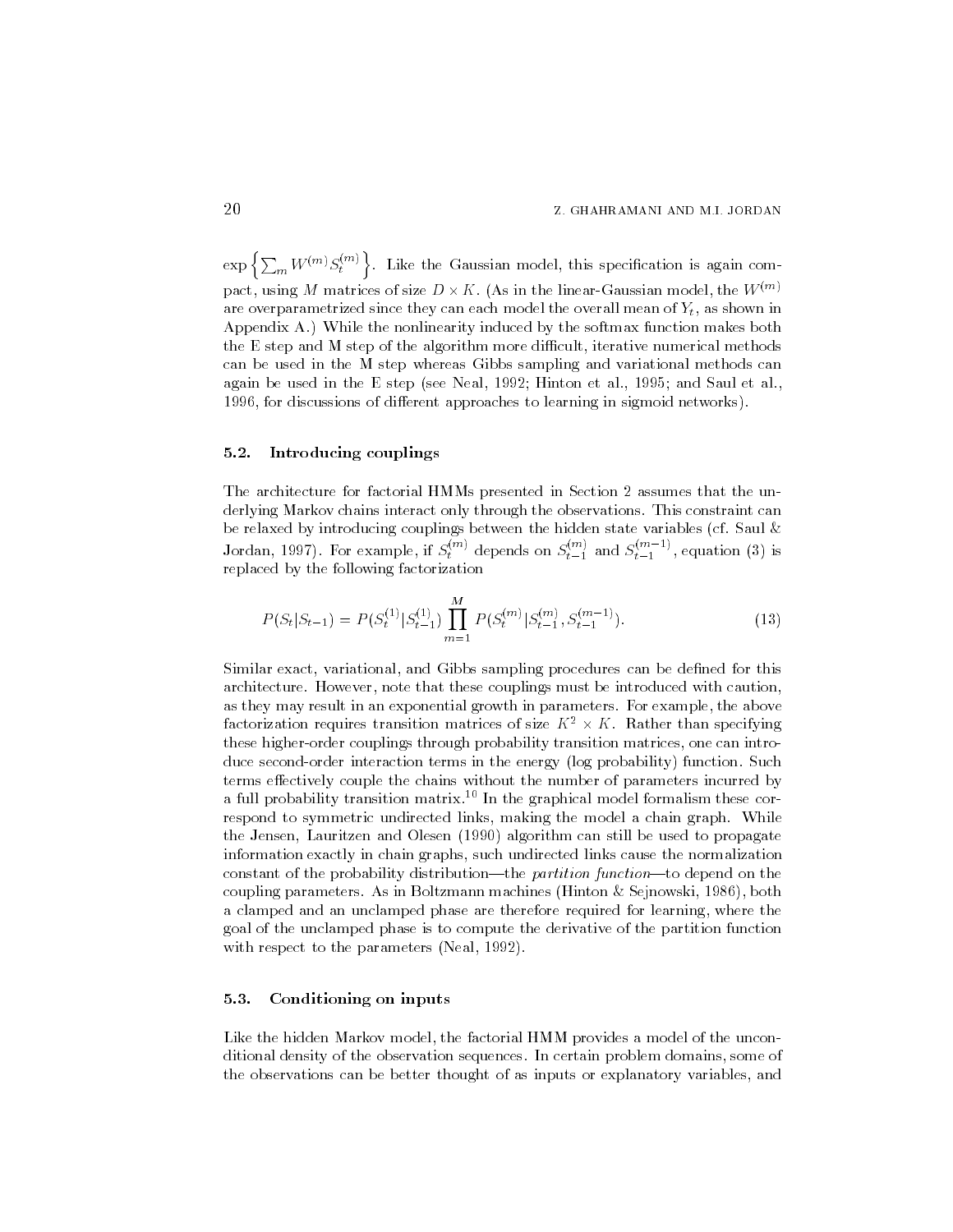## FACTORIAL HIDDEN MARKOV MODELS 21

the others as outputs or response variables The goal in these cases is to model the conditional density of the output sequence given the input sequence In ma chine learning terminology unconditional density estimation is unsupervised while conditional density estimation is supervised

Several algorithms for learning in hidden Markov models that are conditioned on inputs have been recently presented in the literature Cacciatore Nowlan a congre or a roman recent control of input vectors, and in the control of input vectors of induction and input  ${X<sub>t</sub>}$ , the probabilistic model for an input-conditioned factorial HMM is

$$
P(\{S_t, Y_t\}|\{X_t\}) = \prod_{m=1}^{M} P(S_1^{(m)}|X_1) P(Y_1|S_1^{(m)}, X_1)
$$
  

$$
\times \prod_{t=2}^{T} \prod_{m=1}^{M} P(S_t^{(m)}|S_{t-1}^{(m)}, X_t) P(Y_t|S_t^{(m)}, X_t).
$$
 (14)

The model depends on the specification of  $P(Y_t|S_t^{(m)}, X_t)$  and  $P(S_t^{(m)}|S_{t-1}^{(m)}, X_t)$ ,  $\begin{array}{ccc} \iota & \iota & \iota & \iota \end{array}$ which are conditioned both on a discrete state variable and on a possibly continuous) input vector. The approach used in Bengio and Frasconi's Input Output HMMs (IOHMMs) suggests modeling  $P(S_t^{(m)} | S_{t-1}^{(m)}, X_t)$  as K separate neural networks, one for each setting of  $S_{t-1}^{\cdots}$ . This decomposition ensures that a valid probability transition matrix is dened at each point in input space if a sumtoone constraint (e.g., softmax nonlinearity) is used in the output of these networks.

Using the decomposition of each conditional probability into  $K$  networks, inference in input-conditioned factorial HMMs is a straightforward generalization of the algorithms we have presented for factorial HMMs. The exact forward-backward algorithm in Appendix B can be adapted by using the appropriate conditional probabilities Similarly the Gibbs sampling procedure is no more complex when conditioned on inputs. Finally, the completely factorized and structured approximations can also be generalized readily if the approximating distribution has a dependence on the input similar to the model's. If the probability transition structure  $P(S_t^{(m)} | S_{t-1}^{(m)}, X_t^{(m)})$  $t-1 \sim t-1$  ) to the state decomposed as above but has a component dependence of on the previous state variable and input inference may become considerably more complex

Depending on the form of the input conditioning, the Maximization step of learning may also change considerably In general if the output and transition prob abilities are modeled as neural networks, the M step can no longer be solved exactly and a gradient-based generalized EM algorithm must be used. For log-linear models, the M step can be solved using an inner loop of iteratively reweighted leastsquares McCullagh Nelder 

#### Hidden Markov decision trees

An interesting generalization of factorial HMMs results if one conditions on an input  $X_t$  and orders the M state variables such that  $S_t^{***}$  depends on  $S_t^{***}$  for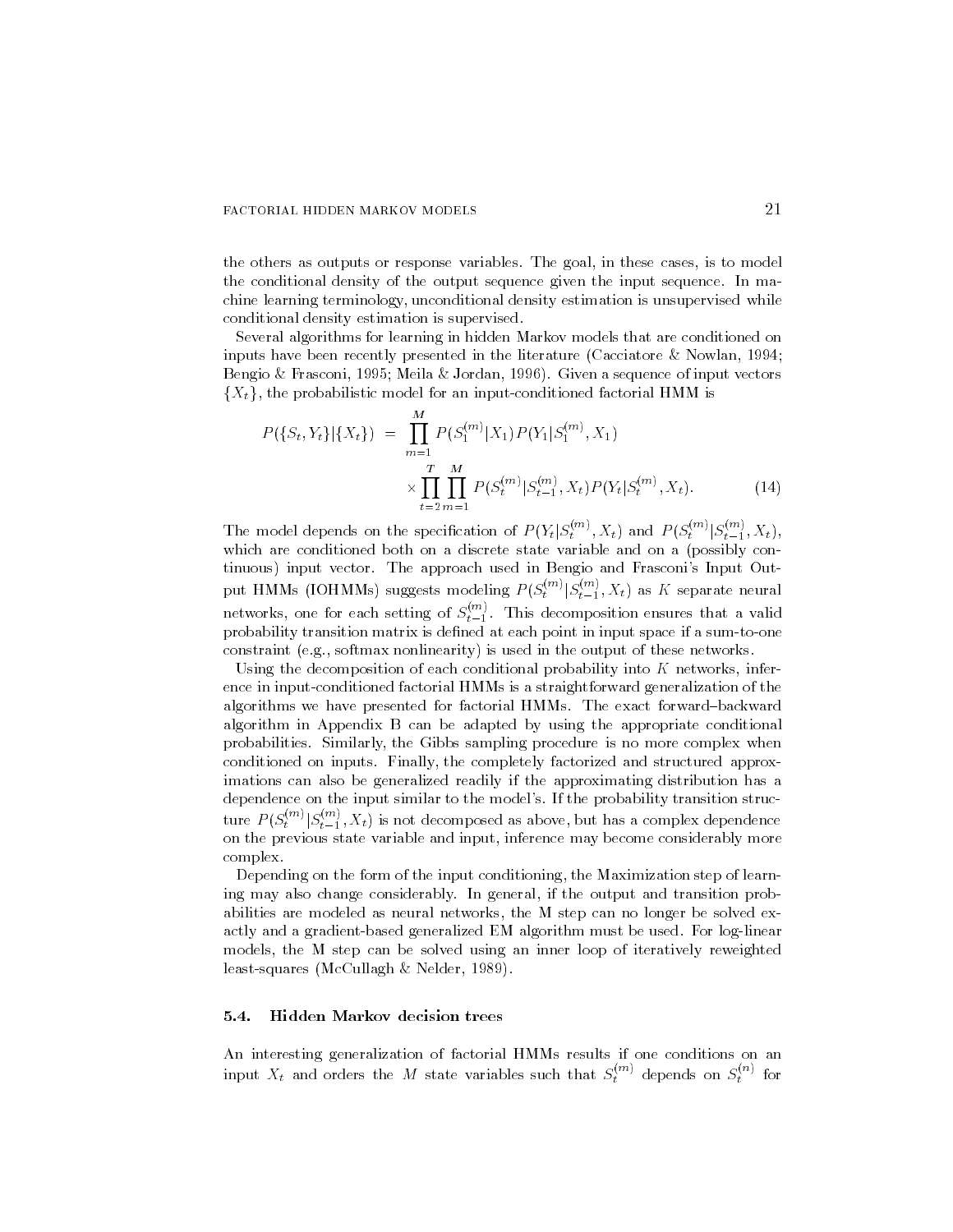

 $Figure\,\,6.$  The hidden Markov decision tree.

 $1 \leq n \leq m$  (Figure 6). The resulting architecture can be seen as a probabilistic decision tree with Markovian dynamics linking the decision variables. Consider how this probabilities model would generate data at the rst time step time step that the rst time step time step t input  $X_1,$  the top node  $S_1^{\times \times}$  can take on K values. This stochastically partitions  $X$ space into K decision regions. The next node down the hierarchy,  $S_1^{\sim\prime}$  , subdivides each of these regions into  $K$  subregions, and so on. The output  $Y_1$  is generated from the input  $X_1$  and the K-way decisions at each of the M hidden nodes. At the next time step, a similar procedure is used to generate data from the model, except that now each decision in the tree is dependent on the decision taken at that node in the previous time step. Thus, the "hierarchical mixture of experts" architecture (Jordan Jacobs is generalized to include Markovian dynamics for the decisions Hidden Markov decision trees provide a useful starting point for modeling time series with both temporal and spatial structure at multiple resolutions. We explore this generalization of factorial HMMs in Jordan Ghahramani and Saul 

#### 6. Conclusion

In this paper we have examined the problem of learning for a class of generalized hidden Markov models with distributed state representations. This generalization provides both a richer modeling tool and a method for incorporating prior struc tural information about the state variables underlying the dynamics of the system generating the data Although exact inference in this class of models is generally intractable, we provided a structured variational approximation that can be computed tractably. This approximation forms the basis of the Expectation step in an EM algorithm for learning the parameters of the model Empirical comparisons to several other approximations and to the exact algorithm show that this approx imation is both e-cient to compute and accurate Finally we have shown that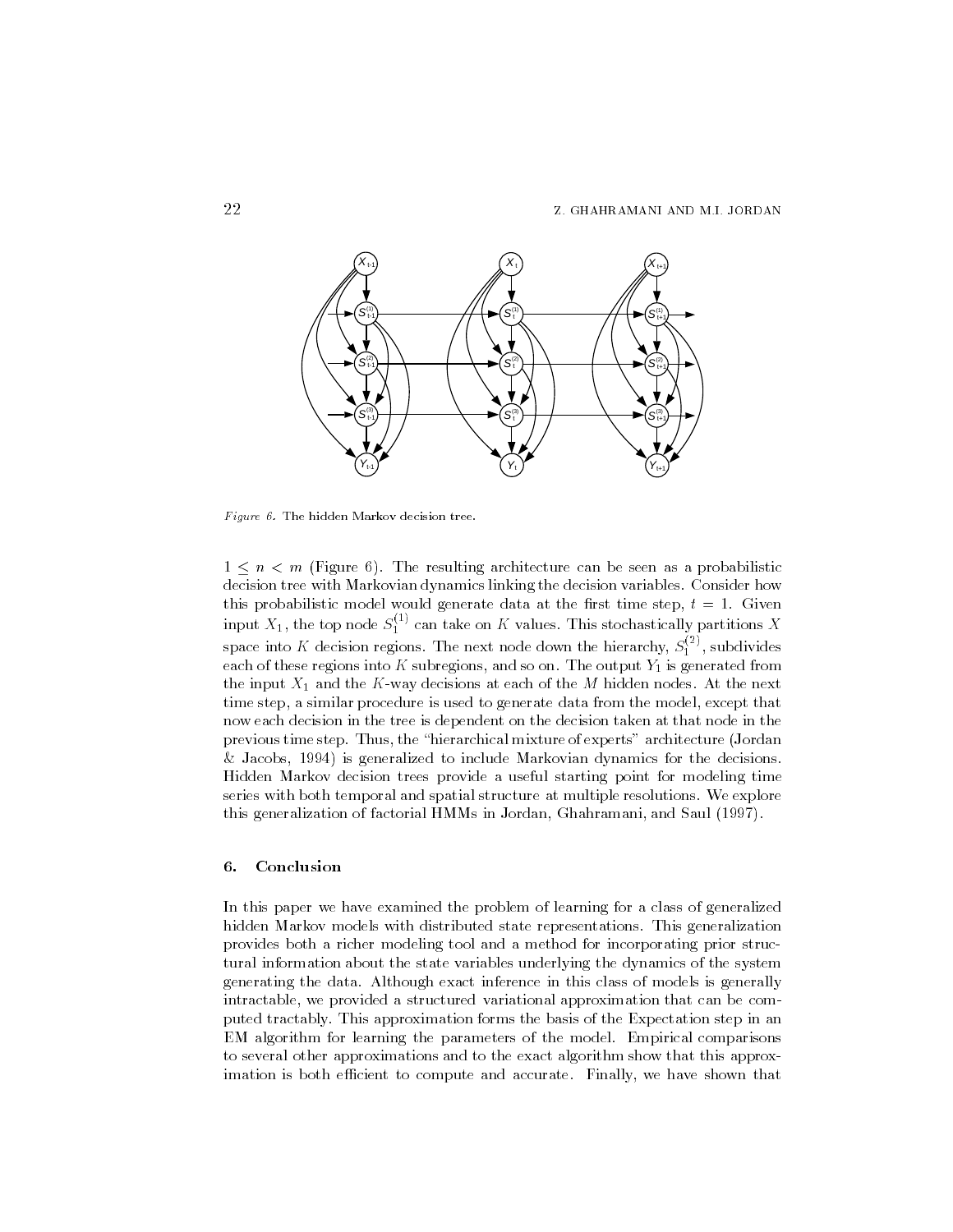the factorial HMM representation provides an advantage over traditional HMMs in predictive modeling of the complex temporal patterns in Bach's chorales.

#### Appendix A

#### The M step

The M step equations for each parameter are obtained by setting the derivatives of  $Q$  with respect to that parameters to zero. We start by expanding  $Q$  using equations  $(1)-(4b)$ :

$$
Q = -\frac{1}{2} \sum_{t=1}^{T} \left[ Y_t' C^{-1} Y_t - 2 \sum_{m=1}^{M} Y_t' C^{-1} W^{(m)} \langle S_t^{(m)} \rangle + \sum_{m=1}^{M} \sum_{n=1}^{M} tr \left\{ W^{(m)'} C^{-1} W^{(n)} \langle S_t^{(n)} S_t^{(m)'} \rangle \right\} \right] + \sum_{m=1}^{M} \langle S_1^{(m)'} \rangle \log \pi^{(m)} + \sum_{t=2}^{T} \sum_{m=1}^{M} tr \left\{ (\log P^{(m)}) \langle S_{t-1}^{(m)} S_t^{(m)'} \rangle \right\} - \log Z, \quad (A.1)
$$

where  $tr$  is the trace operator for square matrices and  $Z$  is a normalization term independent of the states and observations ensuring that the probabilities sum to one

Setting the derivatives of  $Q$  with respect to the output weights to zero, we obtain a linear system of equations for the  $W^{\otimes n}$  .

$$
\frac{\partial \mathcal{Q}}{\partial W^{(m)}} = \sum_{t=1}^{T} \left[ \sum_{n=1}^{M} W^{(n)} \langle S_t^{(n)} S_t^{(m)'} \rangle - Y_t \langle S_t^{(m)'} \rangle \right] = 0. \tag{A.2}
$$

Assuming  $Y_t$  is a  $D\times 1$  vector, let  $S_t$  be the M K  $\times 1$  vector obtained by concatenating the  $S^{(m)}$  vectors, and W be the  $D\times M$ K matrix obtained by concatenating the  $W^{(m)}$  matrices (of size  $D \times K$ ). Then solving (A.2) results in

$$
W^{\text{new}} = \left(\sum_{t=1}^{T} Y_t \langle S'_t \rangle \right) \left(\sum_{t=1}^{T} \langle S_t S'_t \rangle \right)^{\dagger}, \tag{A.3}
$$

where  $\dagger$  is the Moore-Penrose pseudo-inverse. Note that the model is overparameterized since the  $D\times 1$  means of each of the  $W^{(m)}$  matrices add up to a single mean. Using the pseudo-inverse removes the need to explicitly subtract this overall mean from each  $W^{(m)}$  and estimate it separately as another parameter.

To estimate the priors, we solve  $\partial \mathcal{Q}/\partial \pi^{(m)} = 0$  subject to the constraint that they sum to one, obtaining

$$
\pi^{(m) \text{ new}} = \langle S_1^{(m)} \rangle. \tag{A.4}
$$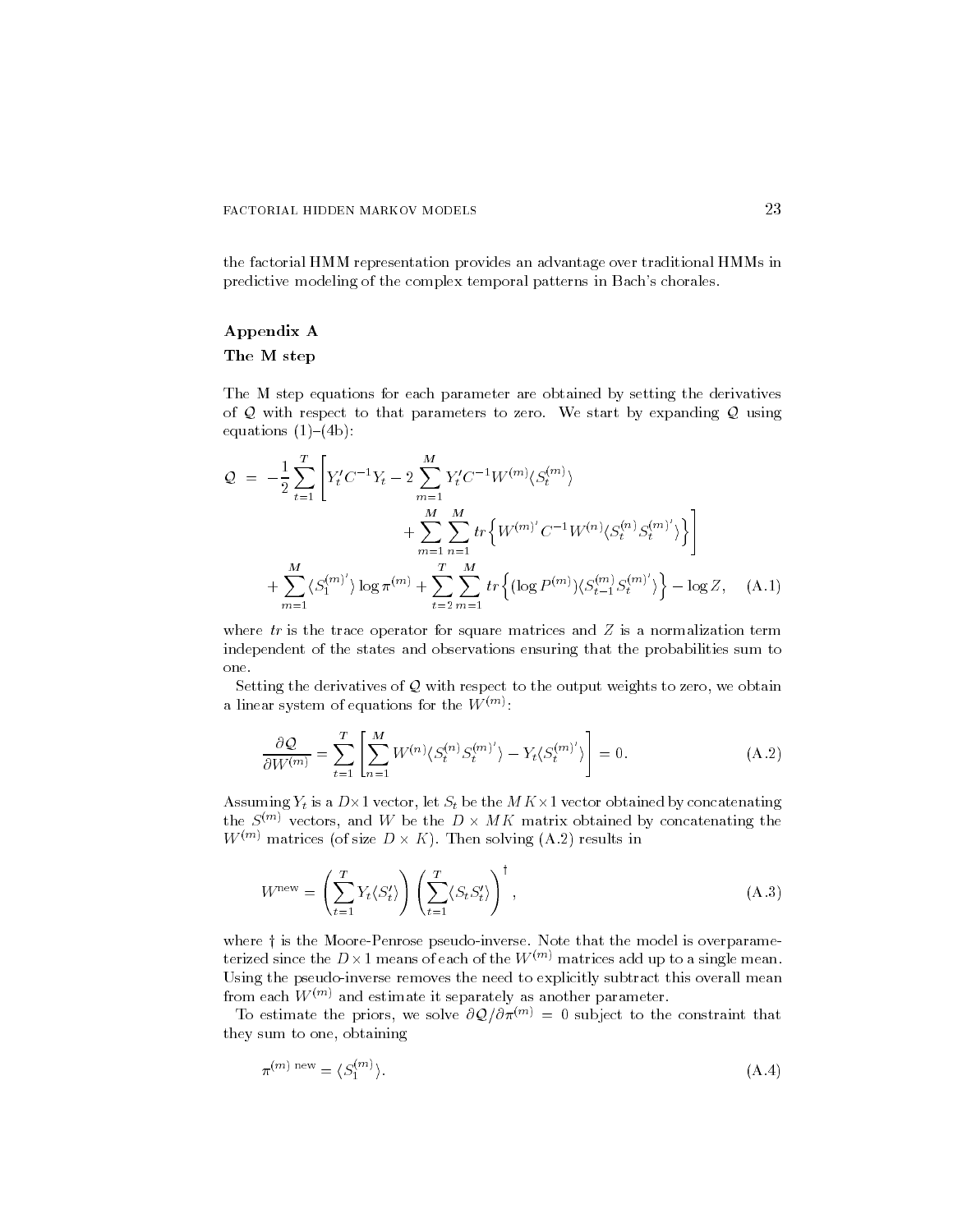# Z GHAHRAMANI AND MI JORDAN

Similarly, to estimate the transition matrices we solve  $\partial \mathcal{Q}/\partial P^{(m)}=0$ , subject to the constraint that the columns of  $P$  m sum to one. For element  $(i, j)$  in  $P$  m

$$
P_{i,j}^{(m) \text{ new}} = \frac{\sum_{t=2}^{T} \langle S_{t,i}^{(m)} S_{t-1,j}^{(m)} \rangle}{\sum_{t=2}^{T} \langle S_{t-1,j}^{(m)} \rangle}.
$$
\n(A.5)

Finally, the re-estimation equations for the covariance matrix can be derived by taking derivatives with respect to  $C^{-\frac{1}{\epsilon}}$ 

$$
\frac{\partial \mathcal{Q}}{\partial C^{-1}} = \frac{T}{2}C + \sum_{t=1}^{T} \left[ \sum_{m=1}^{M} Y_t \langle S_t^{(m)'} \rangle W^{(m)'} - \frac{1}{2} Y_t Y_t' - \frac{1}{2} \sum_{m,n=1}^{M} W^{(n)} \langle S_t^{(n)} S_t^{(m)'} \rangle W^{(m)'} \right].
$$
\n(A.6)

The first term arises from the normalization for the Gaussian density function:  $Z$  is proportional to  $|C|^{T/2}$  and  $\partial |C|/\partial C^{-1} = C$ . Substituting (A.2) and re-organizing we get we get  $\mathcal{F}$  and  $\mathcal{F}$ 

$$
C^{\text{new}} = \frac{1}{T} \sum_{t=1}^{T} Y_t Y_t' - \frac{1}{T} \sum_{t=1}^{T} \sum_{m=1}^{M} W^{(m)} \langle S_t^{(m)} \rangle Y_t'. \tag{A.7}
$$

For  $M = 1$ , these equations reduce to the Baum-Welch re-estimation equations for HMMs with Gaussian observables. The above M step has been presented for the case of a single observation sequence The extension to multiple sequences is straightforward

### Appendix B

#### Exact forward-backward algorithm

Here we specify an exact forward-backward recursion for computing the posterior probabilities of the hidden states in a factorial HMM. It differs from a straightforward application of the forward-backward algorithm on the equivalent  $K^{\tilde{M}}$  state HMM, in that it does not depend on a  $K^m \times K^m$  transition matrix. Rather, it makes use of the independence of the underlying Markov chains to sum over M transition matrices of size  $K \times K$  .

Using the notation  $\{Y_\tau\}_{t}^r$  to mean the observation sequence  $Y_t,\ldots,Y_r,$  we define

$$
\alpha_t = P(S_t^{(1)}, S_t^{(2)}, \dots S_t^{(M)}, \{Y_\tau\}_1^t | \phi)
$$
  
\n
$$
\alpha_t^{(0)} = P(S_t^{(1)}, S_t^{(2)}, \dots S_t^{(M)}, \{Y_\tau\}_1^{t-1} | \phi)
$$
  
\n
$$
\alpha_t^{(1)} = P(S_{t-1}^{(1)}, S_t^{(2)}, \dots S_t^{(M)}, \{Y_\tau\}_1^{t-1} | \phi)
$$
  
\n:  
\n:  
\n
$$
\alpha_t^{(M)} = P(S_{t-1}^{(1)}, \dots S_{t-1}^{(M)}, \{Y_\tau\}_1^{t-1} | \phi) = \alpha_{t-1} .
$$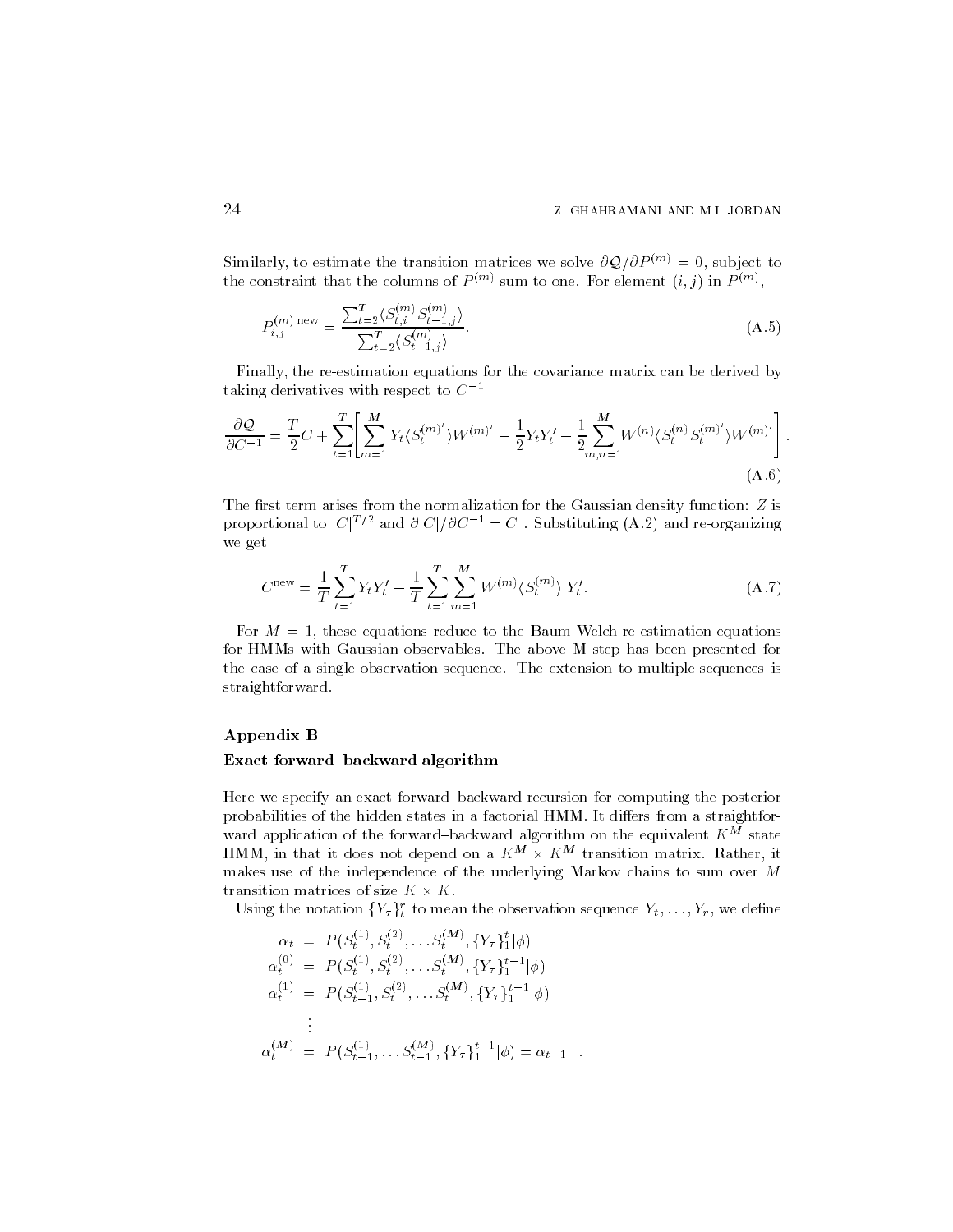Then we obtain the forward recursions

$$
\alpha_t = P(Y_t | S_t^{(1)}, \dots, S_t^{(M)}, \phi) \alpha_t^{(0)}
$$
\n(B.1)

and

$$
\alpha_t^{(m-1)} = \sum_{S_{t-1}^{(m)}} P(S_t^{(m)} | S_{t-1}^{(m)}) \alpha_t^{(m)} \quad . \tag{B.2}
$$

At the end of the forward recursions the likelihood of the observation sequence is the sum of the  $K^M$  elements in  $\alpha_T$ .

Similarly, to obtain the backward recursions we define

$$
\beta_t = P(\lbrace Y_{\tau} \rbrace_{t+1}^T | S_t^{(1)}, \dots S_t^{(M)}, \phi)
$$
  
\n
$$
\beta_{t-1}^{(M)} = P(\lbrace Y_{\tau} \rbrace_t^T | S_t^{(1)}, \dots S_t^{(M)}, \phi)
$$
  
\n
$$
\vdots
$$
  
\n
$$
\beta_{t-1}^{(1)} = P(\lbrace Y_{\tau} \rbrace_t^T | S_t^{(1)}, S_{t-1}^{(2)} \dots S_{t-1}^{(M)}, \phi)
$$
  
\n
$$
\beta_{t-1}^{(0)} = P(\lbrace Y_{\tau} \rbrace_t^T | S_{t-1}^{(1)}, S_{t-1}^{(2)} \dots S_{t-1}^{(M)}, \phi) = \beta_{t-1},
$$

from which we obtain

$$
\beta_{t-1}^{(M)} = P(Y_t | S_t^{(1)}, \dots, S_t^{(M)}, \phi) \beta_t \tag{B.3}
$$

$$
\beta_{t-1}^{(m-1)} = \sum_{S_t^{(m)}} P(S_t^{(m)} | S_{t-1}^{(m)}) \beta_{t-1}^{(m)} . \tag{B.4}
$$

The posterior probability of the state at time t is obtained by multiplying  $\alpha_t$  and  $\beta_t$  and normalizing:

$$
\gamma_t = P(S_t | \{Y_\tau\}_{1}^T, \phi) = \frac{\alpha_t \beta_t}{\sum_{S_t} \alpha_t \beta_t} \quad . \tag{B.5}
$$

This algorithm can be shown to be equivalent to the Jensen, Lauritzen and Olesen algorithm for probability propagation in graphical models. The probabilities are defined over collections of state variables corresponding to the cliques in the equivalent junction tree. Information is passed forwards and backwards by summing over the sets separating each neighboring clique in the tree This results in forward-backward-type recursions of order  $O(TMK^{M+1})$ .

Using the  $\alpha_t$ ,  $\beta_t$ , and  $\gamma_t$  quantities, the statistics required for the E step are

$$
\langle S_t^{(m)} \rangle = \sum_{S_t^{(n)}(n \neq m)} \gamma_t \tag{B.6}
$$

$$
\langle S_t^{(m)} S_t^{(n)'} \rangle = \sum_{S_t^{(r)}(r \neq m \land r \neq n)} \gamma_t
$$
 (B.7)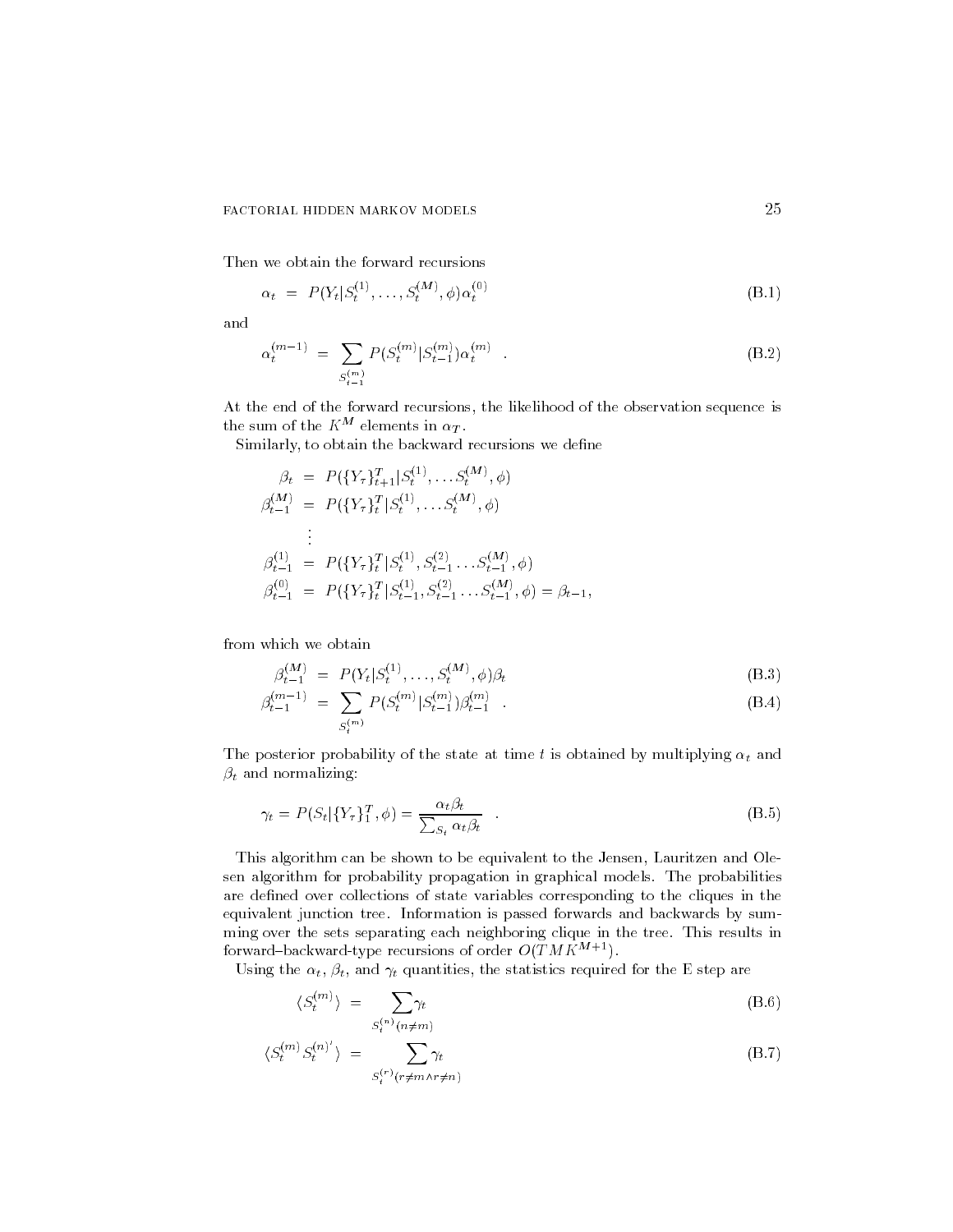$$
\langle S_{t-1}^{(m)} S_t^{(m)'} \rangle = \frac{\sum_{s_{t-1}^{(n)}, S_t^{(r)}(n \neq m \land r \neq m)} \alpha_{t-1} P(S_t | S_{t-1}) P(Y_t | S_t) \beta_t}{\sum_{s_{t-1}, S_t} \alpha_{t-1} P(S_t | S_{t-1}) P(Y_t | S_t) \beta_t} \tag{B.8}
$$

# Appendix C Completely factorized variational approximation

Using the definition of the probabilistic model given by equations  $(1)-(4b)$ , the posterior probability of the states given an observation sequence can be written as

$$
P({St}|{Yt}, \phi) = \frac{1}{Z} \exp{-H({St, Yt})}
$$
\n(C.1)

where Z is a normalization constant ensuring that the probabilities sum to one and

$$
H(\lbrace S_t, Y_t \rbrace) = \frac{1}{2} \sum_{t=1}^{T} \left( Y_t - \sum_{m=1}^{M} W^{(m)} S_t^{(m)} \right)' C^{-1} \left( Y_t - \sum_{m=1}^{M} W^{(m)} S_t^{(m)} \right)
$$

$$
- \sum_{m=1}^{M} S_1^{(m)'} \log \pi^{(m)} - \sum_{t=2}^{T} \sum_{m=1}^{M} S_t^{(m)'} (\log P^{(m)}) S_{t-1}^{(m)} \quad . \quad \text{(C.2)}
$$

Similarly, the probability distribution given by the variational approximation  $(7)$ - $(8)$  can be written as

$$
Q(\{S_t\}|\theta) = \frac{1}{Z_Q} \exp\{-H_Q(\{S_t\})\} \quad , \tag{C.3}
$$

where

$$
H_Q(\{S_t\}) = -\sum_{t=1}^T \sum_{m=1}^M S_t^{(m)'} \log \theta_t^{(m)} \quad . \tag{C.4}
$$

Using this notation, and denoting expectation with respect to the variational distribution using angular brackets  $\langle \cdot \rangle$ , the KL divergence is

$$
KL(Q||P) = \langle H \rangle - \langle H_Q \rangle - \log Z_Q + \log Z.
$$
 (C.5)

Three facts can be verified from the definition of the variational approximation:

$$
\langle S_t^{(m)} \rangle = \theta_t^{(m)} \tag{C.6}
$$

$$
\langle S_{t-1}^{(m)} S_t^{(m)'} \rangle = \theta_{t-1}^{(m)} \theta_t^{(m)'} \tag{C.7}
$$

$$
\langle S_t^{(m)} S_t^{(n)'} \rangle = \begin{cases} \theta_t^{(m)} \theta_t^{(n)'} & \text{if } m \neq n \\ diag\{\theta_t^{(m)}\} & \text{if } m = n \end{cases}
$$
 (C.8)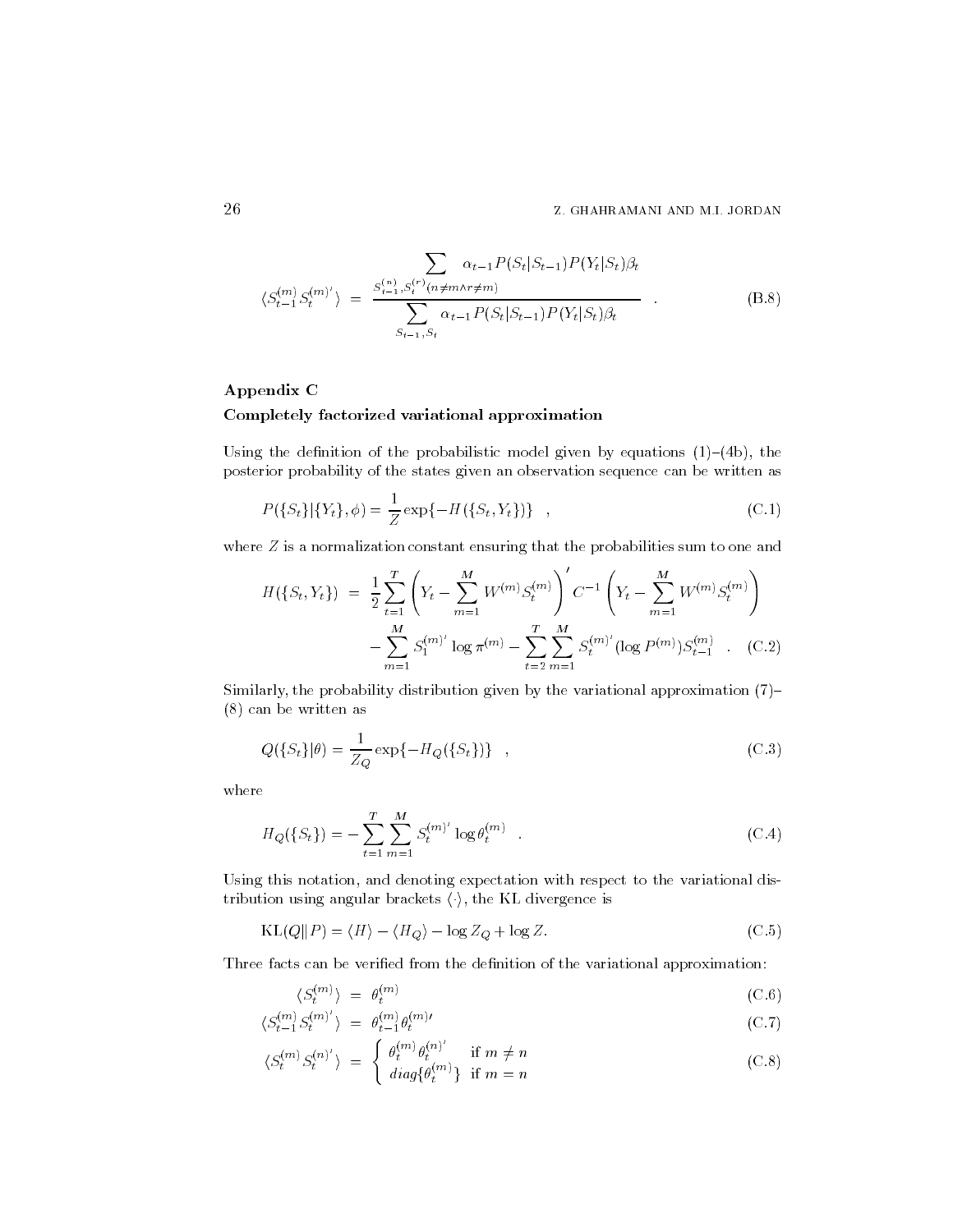where *diag* is an operator that takes a vector and returns a square matrix with the elements of the vector along its diagonal, and zeros everywhere else. The KL divergence can therefore be expanded to

$$
KL = \sum_{t=1}^{T} \sum_{m=1}^{M} \theta_t^{(m)'} \log \theta_t^{(m)} + \frac{1}{2} \sum_{t=1}^{T} \left[ Y_t' C^{-1} Y_t - 2 \sum_{m=1}^{M} Y_t' C^{-1} W^{(m)} \theta_t^{(m)} + \sum_{m=1}^{M} \sum_{n \neq m}^{M} tr \{ W^{(m)'} C^{-1} W^{(n)} \theta_t^{(n)} \} + \sum_{m=1}^{M} tr \left\{ W^{(m)'} C^{-1} W^{(m)} \, \text{diag} \{ \theta_t^{(m)} \} \right\} \right] + \sum_{m=1}^{M} \theta_1^{(m)'} \log \pi^{(m)} + \sum_{t=2}^{T} \sum_{m=1}^{M} tr \{ \theta_{t-1}^{(m)} \theta_t^{(m)'} \log P^{(m)} \} - \log Z_Q + \log Z. \tag{C.9}
$$

Taking derivatives with respect to  $\theta_t^{\scriptscriptstyle \vee\cdots\vee},$  we obtain

$$
\frac{\partial \text{KL}}{\partial \theta_t^{(m)}} = \log \theta_t^{(m)} - W^{(m)'} C^{-1} Y_t + \sum_{n \neq m}^{M} W^{(m)'} C^{-1} W^{(n)} \theta_t^{(n)} + \frac{1}{2} \Delta^{(m)}
$$

$$
- (\log P^{(m)}) \theta_{t-1}^{(m)} - (\log P^{(m)})' \theta_{t+1}^{(m)} + c \quad , \tag{C.10}
$$

where  $\Delta^{(m)}$  is the vector of diagonal elements of  $W^{(m)}$   $C^{-1}W^{(m)}$ , and c is a term arising from  $\log Z_Q$ , ensuring that the  $\theta_t^{***}$  sum to one. Setting this derivative equal to 0 and solving for  $\theta_t^{\text{max}}$  gives equation (9a).

# Appendix D

# Structured approximation

For the structured approximation,  $H_Q$  is defined as

$$
H_Q(\{S_t\}) = -\sum_{m=1}^{M} S_1^{(m)'} \log \pi^{(m)} - \sum_{t=2}^{T} \sum_{m=1}^{M} S_t^{(m)'} (\log P^{(m)}) S_{t-1}^{(m)}
$$

$$
- \sum_{t=1}^{T} \sum_{m=1}^{M} S_t^{(m)'} \log h_t^{(m)}.
$$
(D.1)

Using  $(C.2)$ , we write the KL divergence as

$$
KL = \sum_{t=1}^{T} \sum_{m=1}^{M} \langle S_t^{(m)} \rangle \log h_t^{(m)} + \frac{1}{2} \sum_{t=1}^{T} \left[ Y_t' C^{-1} Y_t - 2 \sum_{m=1}^{M} Y_t' C^{-1} W^{(m)} \langle S_t^{(m)} \rangle \right] + \sum_{m=1}^{M} \sum_{n \neq m}^{M} tr \left\{ W^{(m)} C^{-1} W^{(n)} \langle S_t^{(n)} \rangle \langle S_t^{(m)} \rangle \right\} + \sum_{m=1}^{M} tr \left\{ W^{(m)} C^{-1} W^{(m)} diag \left\{ \langle S_t^{(m)} \rangle \right\} \right\} - \log Z_Q + \log Z. \quad (D.2)
$$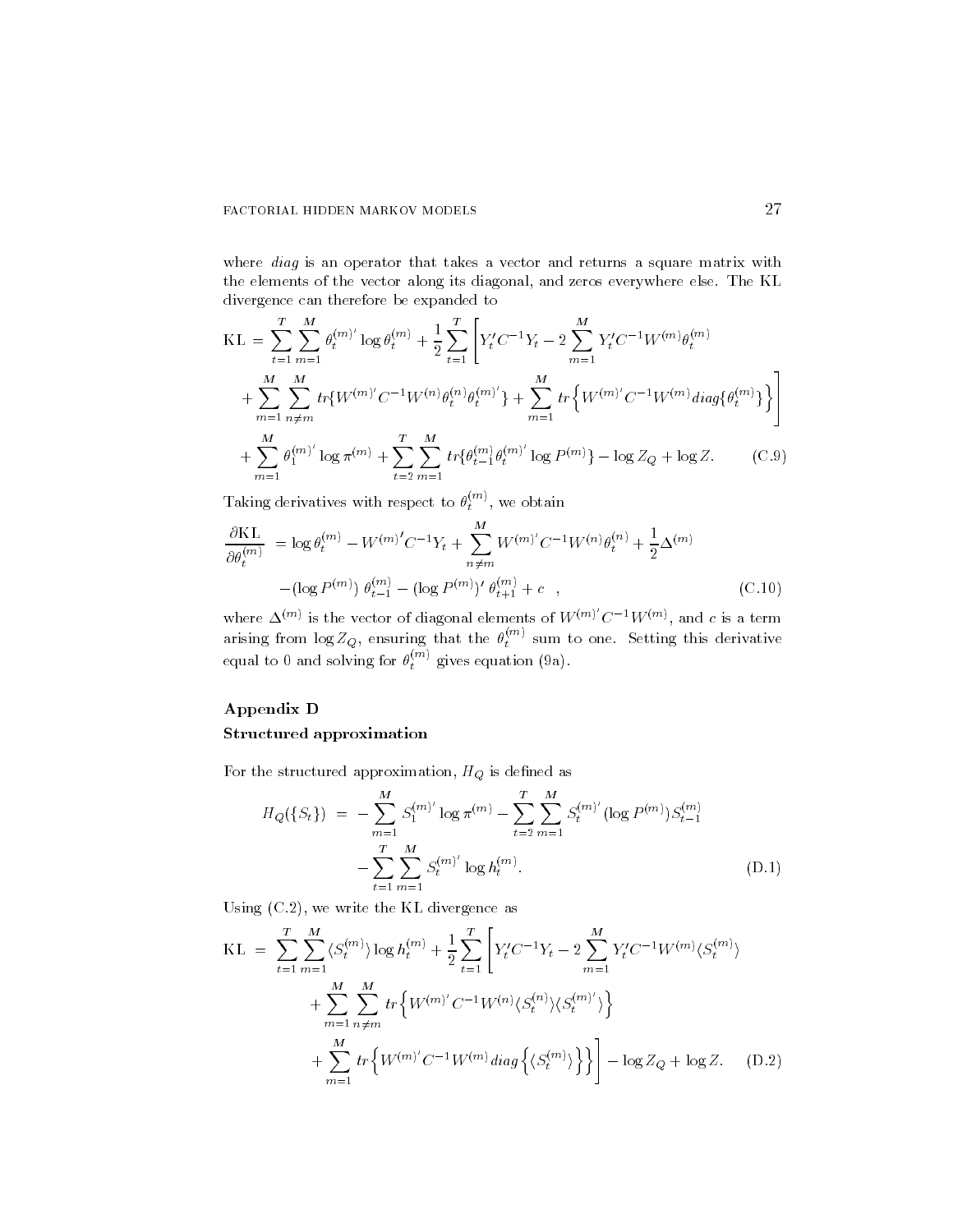Since KL is independent of  $\pi$  and  $P$  m, the first thing to note is that these parameters of the structured approximation remain equal to the equivalent pa rameters of the true system. Now, taking derivatives with respect to log  $h_i^{\text{max}}$ , we get

$$
\frac{\partial \mathrm{KL}}{\partial \log h_{\tau}^{(n)}} = \langle S_{\tau}^{(n)} \rangle + \sum_{t=1}^{T} \sum_{m=1}^{M} \left[ \log h_{t}^{(m)} - W^{(m)'} C^{-1} Y_{t} + \sum_{\ell \neq m}^{M} W^{(m)'} C^{-1} W^{(\ell)} \langle S_{t}^{(\ell)} \rangle \right] + \frac{1}{2} \Delta^{(m)} \left[ \frac{\partial \langle S_{t}^{(m)} \rangle}{\partial \log h_{\tau}^{(n)}} - \langle S_{\tau}^{(n)} \rangle \right]. \tag{D.3}
$$

The last term, which we obtained by making use of the fact that

 $\mathbf{r}$  and  $\mathbf{r}$  and  $\mathbf{r}$  and  $\mathbf{r}$ 

$$
\frac{\partial \log Z_Q}{\partial \log h_\tau^{(n)}} = \langle S_\tau^{(n)} \rangle,\tag{D.4}
$$

cancels out the first term. Setting the terms inside the brackets in  $(D.3)$  equal to zero yields equation  $(12a)$ .

### Acknowledgments

We thank Lawrence Saul for helpful discussions and Geoffrey Hinton for support. This project was supported in part by a grant from the McDonnell-Pew Foundation, by a grant from ATR Human Information Processing Research Laboratories by a give corporation and corporation and by grant Norwegian and because the O-C Naval Research. Zoubin Ghahramani was supported by a grant from the Ontario Information Technology Research Centre

# **Notes**

- For related work on inference in distributed state HMMs see Dean and Kanazawa
- In speech neural networks are generally used to model <sup>P</sup> StjYt this probability is converted to the observation probabilities needed in the HMM via Bayes rule
- 3. If the columns of W  $\mathbb{W}$  and W  $\mathbb{W}$  are orthogonal for every pair of state variables,  $m$  and  $n,$  and  $C$  is a diagonal covariance matrix, then the state variables will no longer be dependent given the observation In this case there is no explaining away each state variable is modeling the variability in the observation along a different subspace.
- A more Bayesian treatment of the learning problem in which the parameters are also considered are also considered are also considered as  $\mathbb{R}$ ered hidden random variables, can be handled by Gibbs sampling by replacing the "M step" with sampling from the conditional distribution of the parameters given the other hidden variables (for example, see Tanner and Wong, 1987).
- $\sigma$ . The first term is replaced by log  $\pi$   $\cdots$  for  $t=1$  the second term does not appear for  $t=1$  .
- All samples were used for learning that is no samples were discarded at the beginning of the beginning of the beginning of the beginning of the beginning of the beginning of the beginning of the beginning of the beginning run Although ten samples is too few to even approach convergence it provides a runtime roughly comparable to the variational methods The goal was to see whether this impatient Gibbs sampler would be able to compete with the other approximate methods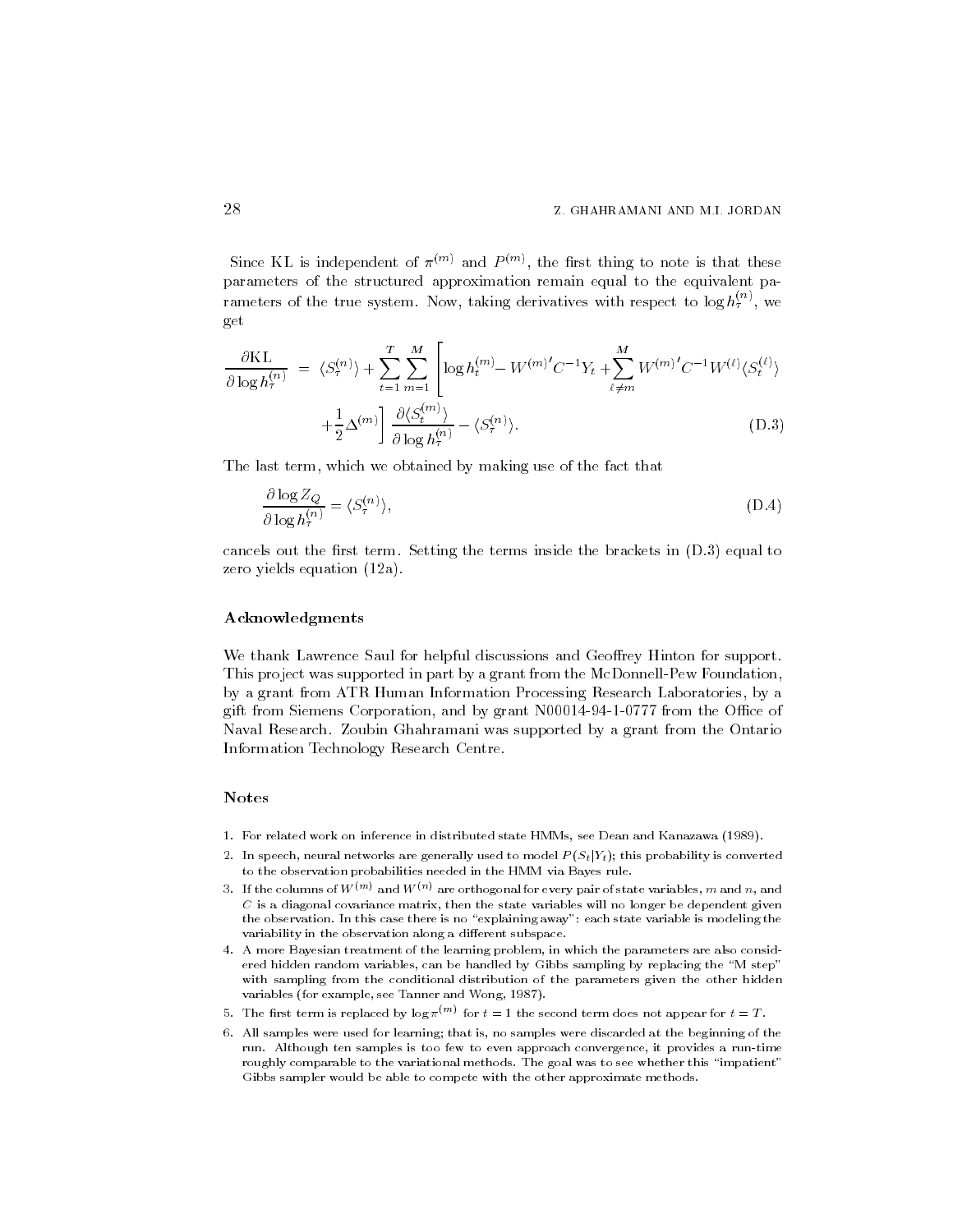#### FACTORIAL HIDDEN MARKOV MODELS

- Lower values suggest a better probabilistic model a value of one for example means that it would take one bit more than the true generative model to code each observation vector Standard deviations reflect the variation due to training set, test set, and the random seed of ... algorithms a factor of the mean are a factor of the mean are an are algorithment
- For the variational methods these dashed lines are equal to minus the lower bound on the log likelihood, except for a normalization term which is intractable to compute and can vary during learning, resulting in the apparent occasional increases in the bound.
- Since the attributes were modeled as real numbers the log likelihoods are only a measure of relative coding cost Comparisons between these likelihoods are meaningful whereas to obtain the absolute cost of coding a sequence it is necessary to specify a discretization level
- This is analogous to the fullyconnected Boltzmann machine with <sup>N</sup> units Hinton ! Sejnowski 1980), in which every binary unit is coupled to every other unit using O(IVF) parameters, rather than the  $O(2^N)$  parameters required to specify the complete probability table.

#### References

- Baum L Petrie T Soules G ! Weiss N A maximization technique occurring in the statistical analysis of probabilistic functions of Markov chains The Annals of Mathematical statistics, we see the statistics
- Bengio Y ! Frasconi P An inputoutputHMM architecture In G Tesauro D S Touret zky ! T K Leen Eds Advances in neural information processing systems  pp Cambridge, MA: MIT Press.
- Cacciatore T W ! Nowlan S J Mixtures of controllers for jump linear and nonlinear plants in Indian Group and the Section of the County of the Company of the County of the County of the County of processing systems pp San Francisco CA Morgan Kaufmann
- discussion in the multiple viewpoint system in the multiple viewpoint of the music prediction of the music pre New Music Research and the search of the search of the search of the search of the search of the search of the
- recent representation that the information of information theory is recent recent community.
- , and a general propagations of a general propagation algorithm for probabilities in the complete systems statistics and statified and provide the station
- dean Territoria Kanada Kanada Kanada Kanada Kanada Kanada Kanada Kanada Kanada Kanada Kanada Kanada Kanada Kan Computational Intel ligence -
- demokraties A incomplete data via the Maximum likelihood from incomplete data via the second from incomplete d EM algorithm Journal of the Royal Statistical Society Series B
- geman September September Roman September 2007, September 2008 and the biasty continues and computer and computation and computation of the computation of the computation of the computation of the c
- Geman S ! Geman D Stochastic relaxation Gibbs distributions and the Bayesian restoration of images IEEE Transactions on Pattern Analysis and Machine Intel ligence  $721 - 741.$
- ghamani algorithm and the EM algorithm and the EM algorithm and the Empire and the Empire of the Empire aay is alaal waar (waal) isalaala in new algorination processing systems if ppi sal awal Cambridge, MA: MIT Press.
- Heckerman D A tutorial on learning Bayesian networks Technical Report MSRTR 95-06). Redmond. WA: Microsoft Research. -- -- -Redmond WA Microsoft Research
- Hinton G E ! Sejnowski T J Learning and relearning in Boltzmann machines In D E Rumelhart ! J L McClelland Eds Paral lel distributed processing
Explorations in the microstructure of cognitions of contractions and volume  $\mathcal{F}_{\mathbf{q}}$
- Hinton G E ! Zemel R S Autoencoders minimum description length and Helmholtz free energy In J D Cowan G Tesauro ! J Alspector Eds Advances in neural information processing systems pp San Francisco CA Morgan Kaufmann
- Jensen F V Lauritzen S L ! Olesen K G Bayesian updating in recursive graphical models by local computations Computational Statistical Quarterly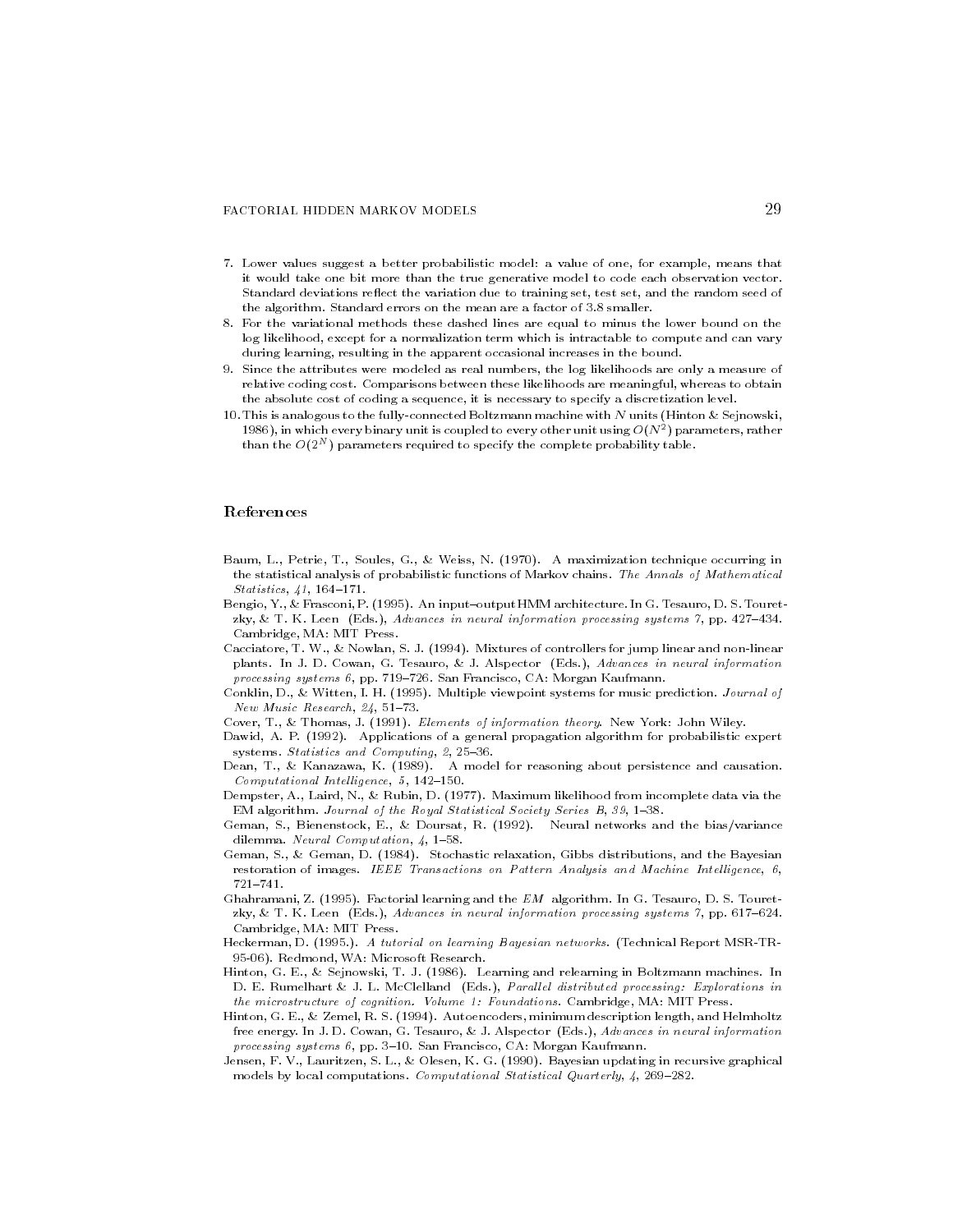- Jordan M I Ghahramani Z ! Saul L K Hidden Markov decision trees In M Mozer M Jordan ! T Petsche Eds Advances in neural information processing systems Cam bridge. MA: MIT Press. bridge manner where we have a
- , it was to all the experiment of the EM algorithment construction and the EM algorithment and the EM algorithment Neural Computation, 6, 181-214.
- is the college Kanazawa Kanazawa Kanazawa Kulturalis (1989) algorithms for dynamics and the collection of the c probabilistic networks are the set of the set of the set of the set of the set of the set of the set of the set Proceedings of the Eleventh Conference pp San Francisco CA Morgan Kaufmann
- Krogh A Brown M Mian I S Sj"olander K ! Haussler D Hidden Markov models in computational biology Applications to protein modelling to the Holes Molecular Biology - 1999, 1999, 1999,  $1501 - 1531.$
- Lauritzen Schweizer Schweizer Der Deutschen Spiegelhalter Der Deutschen Spiegeleiten der Bergeleiten der Deuts structures and their application to expert systems Journal of the Royal Statistical Society B  $157 - 224$ .
- McCullagh P ! Nelder J Generalized linear models London Chapman ! Hall
- mental mellion and many many and many mixtures of experiences of experiences of experiences are an de se touretzky met de se touretzky met de se touretzky met de se touret de se touret de se touret de se tour processing systems pp Cambridge MA MIT Press
- Merz C J ! Murphy P M UCI Repository of machine learning databases
- , we want the contract measurement of the contract of contract of California and California and California and Department of Information and Computer Science
- Neal R M Connectionist learning of belief networks Articial Intel ligence -
- neal rooms in ference assumed using Markov chain Markov chains Technical Markov in Technical Carlos Markov Car Report CRGTR Toronto Ontario University of Toronto Department of Computer
- Neal Reserves in the EM algorithm that is a new view of the EM algorithm that is a strong of the EM algorithm t and other variants. Unpublished manuscript. Department of Computer Science. University of and other variants Unpublished manuscript Department of Computer Science University of Toronto, Ontario.
- r arisi Gallery Caroline (City Caroline City) and City Caroline arising the component of the strong o

processing systems by pprocess and communicating mass excess a second

- . Probabilistic reasons in intelligent systems of the control intelligent systems of plantices of plantices San Mateo, CA: Morgan Kaufmann.
- Rabiner L R ! Juang B H An Introduction to hidden Markov models IEEE Acoustics, Speech & Signal Processing Magazine, 3, 4-16.
- Saul L K ! Jordan M I Mixed memory Markov models In D Madigan ! P smyth (Harticle of the Conference) and Articial Intel Ligence and Statistics and Statistics and Statistics and Lauderdale, FL.
- Saul L Jaakkola T ! Jordan M I Mean Field Theory for Sigmoid Belief Networks Journal of Articial Intel ligence Research
- Saul L ! Jordan M I Boltzmann chains and hidden Markov models In G Tesauro a touret and the second terms in the system of the system of the system of the system of the systems of the systems pp Cambridge MA MIT Press
- Saul L ! Jordan M I Exploiting tractable substructures in Intractable networks In Discoveries in the Mozer extension and the Mozer in the Mozer extension and the Mozer extension and the Mozer extension and the Mozer extension and the Mozer extension and the Mozer extension and the Mozer extension and
- smyth Pittsbermann Die Stadten Mittelle inden Die Stadten inder ersten der Stadten inden der Die Stadten inde hidden Markov probability models are a strong models with the computation of the computation of the computation
- $\blacksquare$  . On the Markov model induction by Bayesian model induction by Bayesian model induction by Bayesian model in merging in Section Jackson Jackson Jackson Jackson Jackson Jackson Jackson Jackson Jackson Jackson Jackson Jackson processing systems - pp San Francisco CA Morgan Kaufmann
- Tanner, Mr. May Wong, Mr. Mr. (1999), Mr. Marchinerick by posterior ancientalism by data augmentation with discussion with discussion and the American Statistical Association and the American Statistical Association of the American Statistical Association and the American Statistical Association and the Americ
- $V$ i Abdul Abdul and an asymptotically optimal convolutional convolutional convolutional convolutional convolutional convolutional convolutional convolutional convolutional convolutional convolutional convolutional convol decoding algorithm in the coding algorithm in the coding of the contraction Theory IT is a second to the contract of the contract of the contract of the contract of the contract of the contract of the contract of the contr
- with Commonly to discribe the commonly of the learn to discriminate that learn to discriminate the commonly of temporally distorted stringst and materially it minimum at a spectrum, at a control production  $\mathcal{A}$